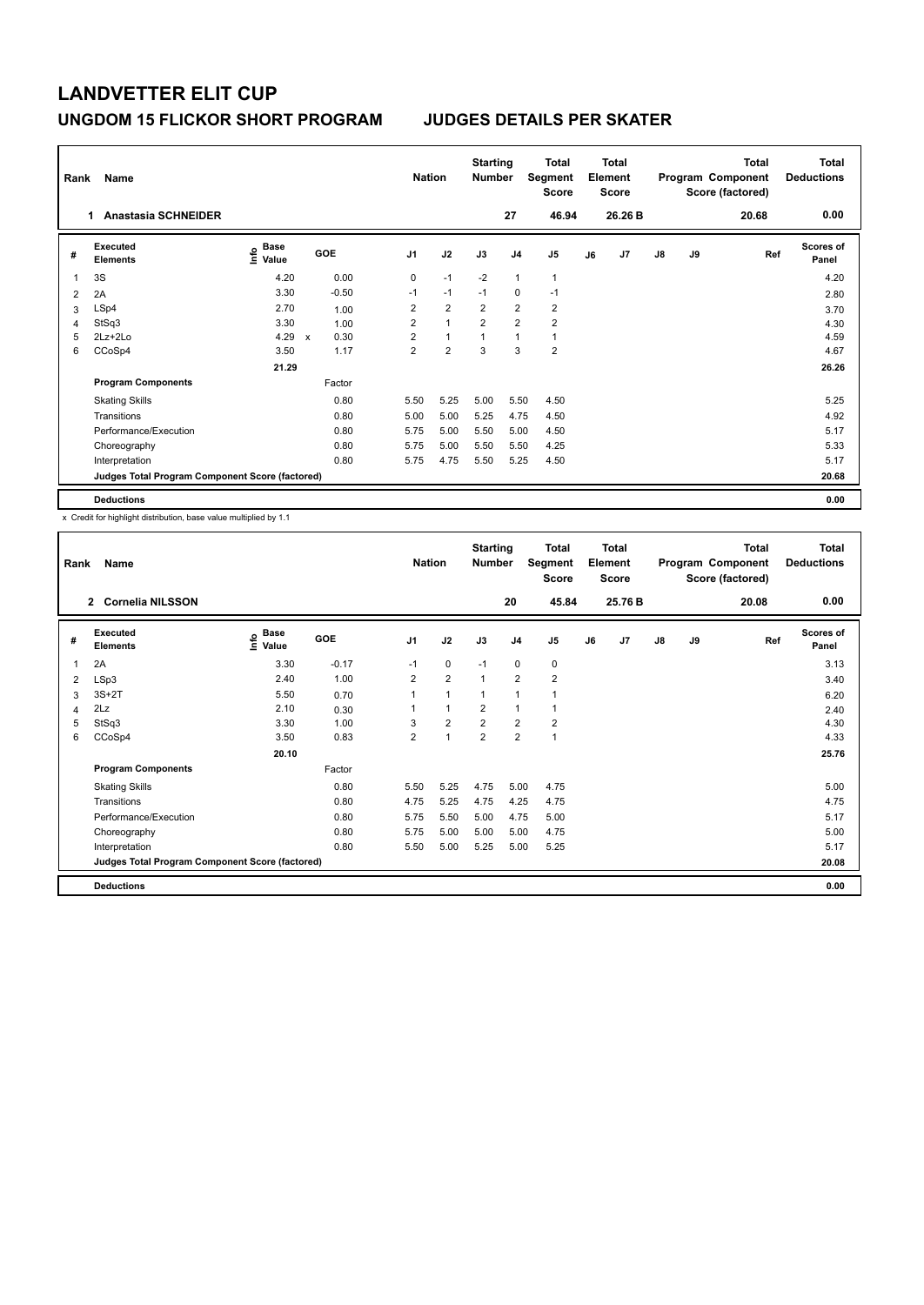| Rank | Name                                            |                          |                           |                   | <b>Nation</b>  |                | <b>Starting</b><br><b>Number</b> |                | <b>Total</b><br>Segment<br><b>Score</b> |    | <b>Total</b><br>Element<br><b>Score</b> |               |    | <b>Total</b><br>Program Component<br>Score (factored) | Total<br><b>Deductions</b> |
|------|-------------------------------------------------|--------------------------|---------------------------|-------------------|----------------|----------------|----------------------------------|----------------|-----------------------------------------|----|-----------------------------------------|---------------|----|-------------------------------------------------------|----------------------------|
|      | <b>Cassandra JOHANSSON</b><br>3                 |                          |                           |                   |                |                |                                  | 17             | 38.95                                   |    | 22.13 B                                 |               |    | 17.82                                                 | 1.00                       |
| #    | <b>Executed</b><br><b>Elements</b>              |                          | Base<br>e Base<br>⊆ Value | <b>GOE</b>        | J <sub>1</sub> | J2             | J3                               | J <sub>4</sub> | J <sub>5</sub>                          | J6 | J7                                      | $\mathsf{J}8$ | J9 | Ref                                                   | <b>Scores of</b><br>Panel  |
| 1    | $3S+2T$                                         |                          | 5.50                      | 0.00              | 0              | $\mathbf 0$    | 0                                | 0              | $\pmb{0}$                               |    |                                         |               |    |                                                       | 5.50                       |
| 2    | 3Lo<                                            | $\overline{\phantom{a}}$ | 3.60                      | $-2.10$           | $-3$           | $-3$           | $-3$                             | $-3$           | $-3$                                    |    |                                         |               |    |                                                       | 1.50                       |
| 3    | LSp2                                            |                          | 1.90                      | 0.50              | 0              | $\overline{1}$ | 1                                | $\overline{1}$ | 1                                       |    |                                         |               |    |                                                       | 2.40                       |
| 4    | 2A                                              |                          | 3.30                      | 0.33              | 1              | $\overline{1}$ | $\Omega$                         | $\Omega$       |                                         |    |                                         |               |    |                                                       | 3.63                       |
| 5    | StSq2                                           |                          | 2.60                      | 0.50              | 1              | $\overline{1}$ | $\overline{1}$                   | $\overline{2}$ |                                         |    |                                         |               |    |                                                       | 3.10                       |
| 6    | CCoSp4                                          |                          | 3.50                      | 0.50              | 1              | 1              | 1                                | $\overline{1}$ | $\mathbf{1}$                            |    |                                         |               |    |                                                       | 4.00                       |
|      |                                                 |                          | 20.40                     |                   |                |                |                                  |                |                                         |    |                                         |               |    |                                                       | 22.13                      |
|      | <b>Program Components</b>                       |                          |                           | Factor            |                |                |                                  |                |                                         |    |                                         |               |    |                                                       |                            |
|      | <b>Skating Skills</b>                           |                          |                           | 0.80              | 5.00           | 4.75           | 4.50                             | 4.00           | 4.25                                    |    |                                         |               |    |                                                       | 4.50                       |
|      | Transitions                                     |                          |                           | 0.80              | 4.50           | 4.50           | 4.25                             | 3.75           | 4.00                                    |    |                                         |               |    |                                                       | 4.25                       |
|      | Performance/Execution                           |                          |                           | 0.80              | 5.00           | 4.50           | 4.50                             | 4.25           | 4.25                                    |    |                                         |               |    |                                                       | 4.42                       |
|      | Choreography                                    |                          |                           | 0.80              | 5.25           | 4.50           | 4.50                             | 4.25           | 3.75                                    |    |                                         |               |    |                                                       | 4.42                       |
|      | Interpretation                                  |                          |                           | 0.80              | 5.00           | 4.75           | 4.75                             | 4.50           | 3.75                                    |    |                                         |               |    |                                                       | 4.67                       |
|      | Judges Total Program Component Score (factored) |                          |                           |                   |                |                |                                  |                |                                         |    |                                         |               |    |                                                       | 17.82                      |
|      | <b>Deductions</b>                               |                          |                           | $-1.00$<br>Falls: |                |                |                                  |                |                                         |    |                                         |               |    |                                                       | $-1.00$                    |

< Under-rotated jump

| Rank | Name                                            |                        |                                   | <b>Nation</b>  |                | <b>Starting</b><br><b>Number</b> |                | Total<br>Segment<br><b>Score</b> |    | <b>Total</b><br>Element<br>Score |               |    | <b>Total</b><br>Program Component<br>Score (factored) | <b>Total</b><br><b>Deductions</b> |
|------|-------------------------------------------------|------------------------|-----------------------------------|----------------|----------------|----------------------------------|----------------|----------------------------------|----|----------------------------------|---------------|----|-------------------------------------------------------|-----------------------------------|
|      | 4 Klara ARELL                                   |                        |                                   |                |                |                                  | 15             | 35.65                            |    | 19.17                            |               |    | 17.48                                                 | 1.00                              |
| #    | Executed<br><b>Elements</b>                     | $\sum_{i=1}^{n}$ Value | GOE                               | J <sub>1</sub> | J2             | J3                               | J <sub>4</sub> | J <sub>5</sub>                   | J6 | J <sub>7</sub>                   | $\mathsf{J}8$ | J9 | Ref                                                   | <b>Scores of</b><br>Panel         |
| 1    | 2A                                              | 3.30                   | $-1.50$                           | $-3$           | $-3$           | $-3$                             | $-3$           | $-3$                             |    |                                  |               |    |                                                       | 1.80                              |
| 2    | LSp3                                            | 2.40                   | 0.83                              | $\overline{2}$ | $\mathbf{1}$   | 1                                | $\overline{2}$ | $\overline{\mathbf{c}}$          |    |                                  |               |    |                                                       | 3.23                              |
| 3    | StSq3                                           | 3.30                   | 0.67                              | $\overline{2}$ | $\overline{2}$ | 1                                | 1              | 1                                |    |                                  |               |    |                                                       | 3.97                              |
| 4    | 2F                                              | 1.98                   | $\mathsf{x}$<br>0.20              |                | $\mathbf{1}$   | $\Omega$                         | $\mathbf{1}$   | 0                                |    |                                  |               |    |                                                       | 2.18                              |
| 5    | CCoSp3                                          | 3.00                   | 0.50                              |                | $\overline{1}$ |                                  | $\overline{2}$ | 0                                |    |                                  |               |    |                                                       | 3.50                              |
| 6    | $2Lz+2Lo$                                       | 4.29                   | 0.20<br>$\boldsymbol{\mathsf{x}}$ | 0              | 1              |                                  | 1              | 0                                |    |                                  |               |    |                                                       | 4.49                              |
|      |                                                 | 18.27                  |                                   |                |                |                                  |                |                                  |    |                                  |               |    |                                                       | 19.17                             |
|      | <b>Program Components</b>                       |                        | Factor                            |                |                |                                  |                |                                  |    |                                  |               |    |                                                       |                                   |
|      | <b>Skating Skills</b>                           |                        | 0.80                              | 4.75           | 4.50           | 4.00                             | 4.25           | 4.00                             |    |                                  |               |    |                                                       | 4.25                              |
|      | Transitions                                     |                        | 0.80                              | 4.25           | 4.75           | 4.25                             | 3.75           | 4.25                             |    |                                  |               |    |                                                       | 4.25                              |
|      | Performance/Execution                           |                        | 0.80                              | 4.75           | 5.00           | 4.25                             | 4.00           | 4.25                             |    |                                  |               |    |                                                       | 4.42                              |
|      | Choreography                                    |                        | 0.80                              | 5.00           | 4.75           | 4.50                             | 4.25           | 4.00                             |    |                                  |               |    |                                                       | 4.50                              |
|      | Interpretation                                  |                        | 0.80                              | 4.75           | 4.50           | 4.50                             | 4.25           | 4.25                             |    |                                  |               |    |                                                       | 4.42                              |
|      | Judges Total Program Component Score (factored) |                        |                                   |                |                |                                  |                |                                  |    |                                  |               |    |                                                       | 17.48                             |
|      | <b>Deductions</b>                               |                        | $-1.00$<br>Falls:                 |                |                |                                  |                |                                  |    |                                  |               |    |                                                       | $-1.00$                           |

x Credit for highlight distribution, base value multiplied by 1.1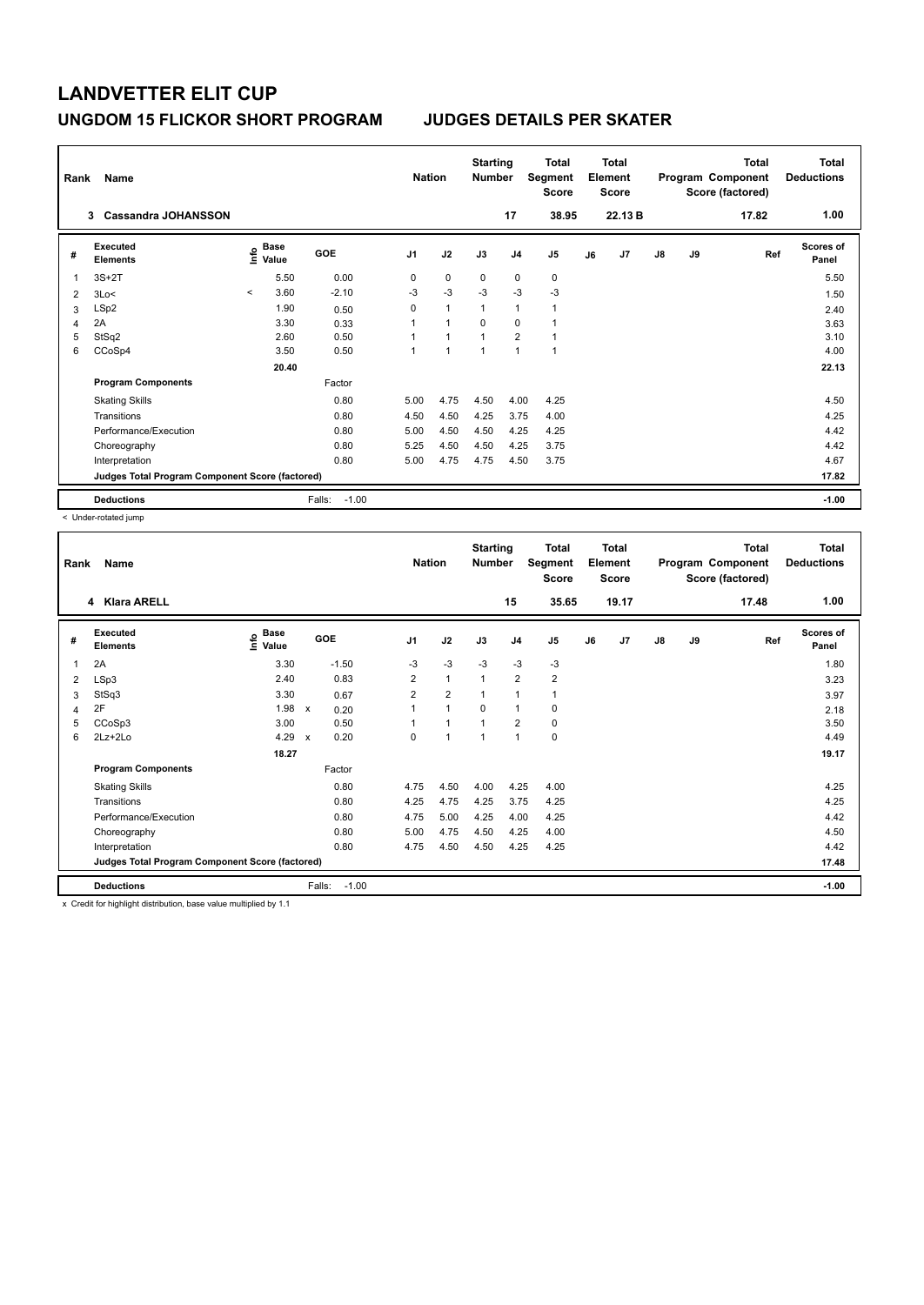| Rank | Name                                            |    |                                             |             |         |                | <b>Nation</b> | <b>Starting</b><br><b>Number</b> |                | Total<br>Segment<br><b>Score</b> |    | <b>Total</b><br>Element<br><b>Score</b> |               |    | <b>Total</b><br>Program Component<br>Score (factored) | <b>Total</b><br><b>Deductions</b> |
|------|-------------------------------------------------|----|---------------------------------------------|-------------|---------|----------------|---------------|----------------------------------|----------------|----------------------------------|----|-----------------------------------------|---------------|----|-------------------------------------------------------|-----------------------------------|
|      | <b>Rebecca GORWAT</b><br>5.                     |    |                                             |             |         |                |               |                                  | 1              | 33.63                            |    | 17.49                                   |               |    | 16.14                                                 | 0.00                              |
| #    | <b>Executed</b><br><b>Elements</b>              |    | <b>Base</b><br>e <sup>Base</sup><br>⊆ Value |             | GOE     | J <sub>1</sub> | J2            | J3                               | J <sub>4</sub> | J5                               | J6 | J7                                      | $\mathsf{J}8$ | J9 | Ref                                                   | <b>Scores of</b><br>Panel         |
|      | $2F+2Lo$                                        |    | 3.60                                        |             | 0.10    | 1              | $\mathbf 0$   | $\mathbf 0$                      | $\overline{1}$ | $\mathbf 0$                      |    |                                         |               |    |                                                       | 3.70                              |
| 2    | CCoSp4                                          |    | 3.50                                        |             | 0.50    | 1              | $\mathbf 0$   | $\overline{2}$                   | 1              | $\overline{1}$                   |    |                                         |               |    |                                                       | 4.00                              |
| 3    | StSq3                                           |    | 3.30                                        |             | 0.50    | 1              | $\mathbf{1}$  | $\overline{1}$                   | 0              | 1                                |    |                                         |               |    |                                                       | 3.80                              |
| 4    | 2A<<                                            | << | 1.21                                        | X           | $-0.60$ | $-3$           | $-3$          | $-3$                             | $-3$           | -3                               |    |                                         |               |    |                                                       | 0.61                              |
| 5    | 2Lz                                             |    | 2.31                                        | $\mathbf x$ | 0.00    | 1              | $-1$          | 0                                | $\mathbf 0$    | 0                                |    |                                         |               |    |                                                       | 2.31                              |
| 6    | LSp3                                            |    | 2.40                                        |             | 0.67    | 1              | 1             | $\overline{2}$                   | $\overline{1}$ | $\overline{2}$                   |    |                                         |               |    |                                                       | 3.07                              |
|      |                                                 |    | 16.32                                       |             |         |                |               |                                  |                |                                  |    |                                         |               |    |                                                       | 17.49                             |
|      | <b>Program Components</b>                       |    |                                             |             | Factor  |                |               |                                  |                |                                  |    |                                         |               |    |                                                       |                                   |
|      | <b>Skating Skills</b>                           |    |                                             |             | 0.80    | 4.25           | 4.00          | 4.75                             | 3.50           | 4.00                             |    |                                         |               |    |                                                       | 4.08                              |
|      | Transitions                                     |    |                                             |             | 0.80    | 3.75           | 4.00          | 4.50                             | 3.25           | 3.75                             |    |                                         |               |    |                                                       | 3.83                              |
|      | Performance/Execution                           |    |                                             |             | 0.80    | 4.25           | 4.25          | 4.75                             | 3.25           | 4.00                             |    |                                         |               |    |                                                       | 4.17                              |
|      | Choreography                                    |    |                                             |             | 0.80    | 4.50           | 4.25          | 4.75                             | 3.25           | 3.75                             |    |                                         |               |    |                                                       | 4.17                              |
|      | Interpretation                                  |    |                                             |             | 0.80    | 4.00           | 4.00          | 4.75                             | 3.50           | 3.75                             |    |                                         |               |    |                                                       | 3.92                              |
|      | Judges Total Program Component Score (factored) |    |                                             |             |         |                |               |                                  |                |                                  |    |                                         |               |    |                                                       | 16.14                             |
|      | <b>Deductions</b>                               |    |                                             |             |         |                |               |                                  |                |                                  |    |                                         |               |    |                                                       | 0.00                              |

<< Downgraded jump x Credit for highlight distribution, base value multiplied by 1.1

| Rank | Name                                            |   |                                  |              |         | <b>Nation</b>  |             | <b>Starting</b><br><b>Number</b> |                | <b>Total</b><br>Segment<br><b>Score</b> |    | <b>Total</b><br>Element<br><b>Score</b> |               |    | <b>Total</b><br>Program Component<br>Score (factored) | <b>Total</b><br><b>Deductions</b> |
|------|-------------------------------------------------|---|----------------------------------|--------------|---------|----------------|-------------|----------------------------------|----------------|-----------------------------------------|----|-----------------------------------------|---------------|----|-------------------------------------------------------|-----------------------------------|
|      | <b>Stina FREDRIKSSON</b><br>6                   |   |                                  |              |         |                |             |                                  | 19             | 30.84                                   |    | 15.98                                   |               |    | 14.86                                                 | 0.00                              |
| #    | Executed<br><b>Elements</b>                     |   | <b>Base</b><br>e Base<br>E Value | <b>GOE</b>   |         | J <sub>1</sub> | J2          | J3                               | J <sub>4</sub> | J <sub>5</sub>                          | J6 | J <sub>7</sub>                          | $\mathsf{J}8$ | J9 | Ref                                                   | <b>Scores of</b><br>Panel         |
| 1    | 2A                                              |   | 3.30                             |              | 0.17    | 1              | $\mathbf 0$ | 0                                | 0              | $\mathbf{1}$                            |    |                                         |               |    |                                                       | 3.47                              |
| 2    | 1F                                              |   | 0.50                             |              | $-0.30$ | -3             | $-3$        | -3                               | -3             | $-3$                                    |    |                                         |               |    |                                                       | 0.20                              |
| 3    | CCoSp3                                          |   | 3.00                             |              | 0.00    | 1              | $\mathbf 0$ | $\mathbf{0}$                     | $\mathbf 0$    | 0                                       |    |                                         |               |    |                                                       | 3.00                              |
| 4    | $2Lz+2T$                                        | e | 3.74                             | $\mathsf{x}$ | $-0.30$ | $-1$           | $-1$        | $-1$                             | $-1$           | 0                                       |    |                                         |               |    |                                                       | 3.44                              |
| 5    | LSp3                                            |   | 2.40                             |              | 0.00    | 0              | $\mathbf 0$ | 0                                | $\mathbf 0$    | 0                                       |    |                                         |               |    |                                                       | 2.40                              |
| 6    | StSq3                                           |   | 3.30                             |              | 0.17    | $\mathbf{1}$   | $\mathbf 0$ | $\mathbf 0$                      | $\mathbf 0$    | $\mathbf{1}$                            |    |                                         |               |    |                                                       | 3.47                              |
|      |                                                 |   | 16.24                            |              |         |                |             |                                  |                |                                         |    |                                         |               |    |                                                       | 15.98                             |
|      | <b>Program Components</b>                       |   |                                  |              | Factor  |                |             |                                  |                |                                         |    |                                         |               |    |                                                       |                                   |
|      | <b>Skating Skills</b>                           |   |                                  |              | 0.80    | 4.00           | 3.75        | 4.25                             | 3.50           | 4.00                                    |    |                                         |               |    |                                                       | 3.92                              |
|      | Transitions                                     |   |                                  |              | 0.80    | 3.50           | 3.50        | 3.50                             | 2.75           | 4.25                                    |    |                                         |               |    |                                                       | 3.50                              |
|      | Performance/Execution                           |   |                                  |              | 0.80    | 4.25           | 3.75        | 4.25                             | 3.25           | 4.00                                    |    |                                         |               |    |                                                       | 4.00                              |
|      | Choreography                                    |   |                                  |              | 0.80    | 4.50           | 3.50        | 3.50                             | 3.25           | 3.75                                    |    |                                         |               |    |                                                       | 3.58                              |
|      | Interpretation                                  |   |                                  |              | 0.80    | 4.00           | 3.25        | 4.00                             | 2.75           | 3.50                                    |    |                                         |               |    |                                                       | 3.58                              |
|      | Judges Total Program Component Score (factored) |   |                                  |              |         |                |             |                                  |                |                                         |    |                                         |               |    |                                                       | 14.86                             |
|      | <b>Deductions</b>                               |   |                                  |              |         |                |             |                                  |                |                                         |    |                                         |               |    |                                                       | 0.00                              |

x Credit for highlight distribution, base value multiplied by 1.1 e Jump take off with wrong edge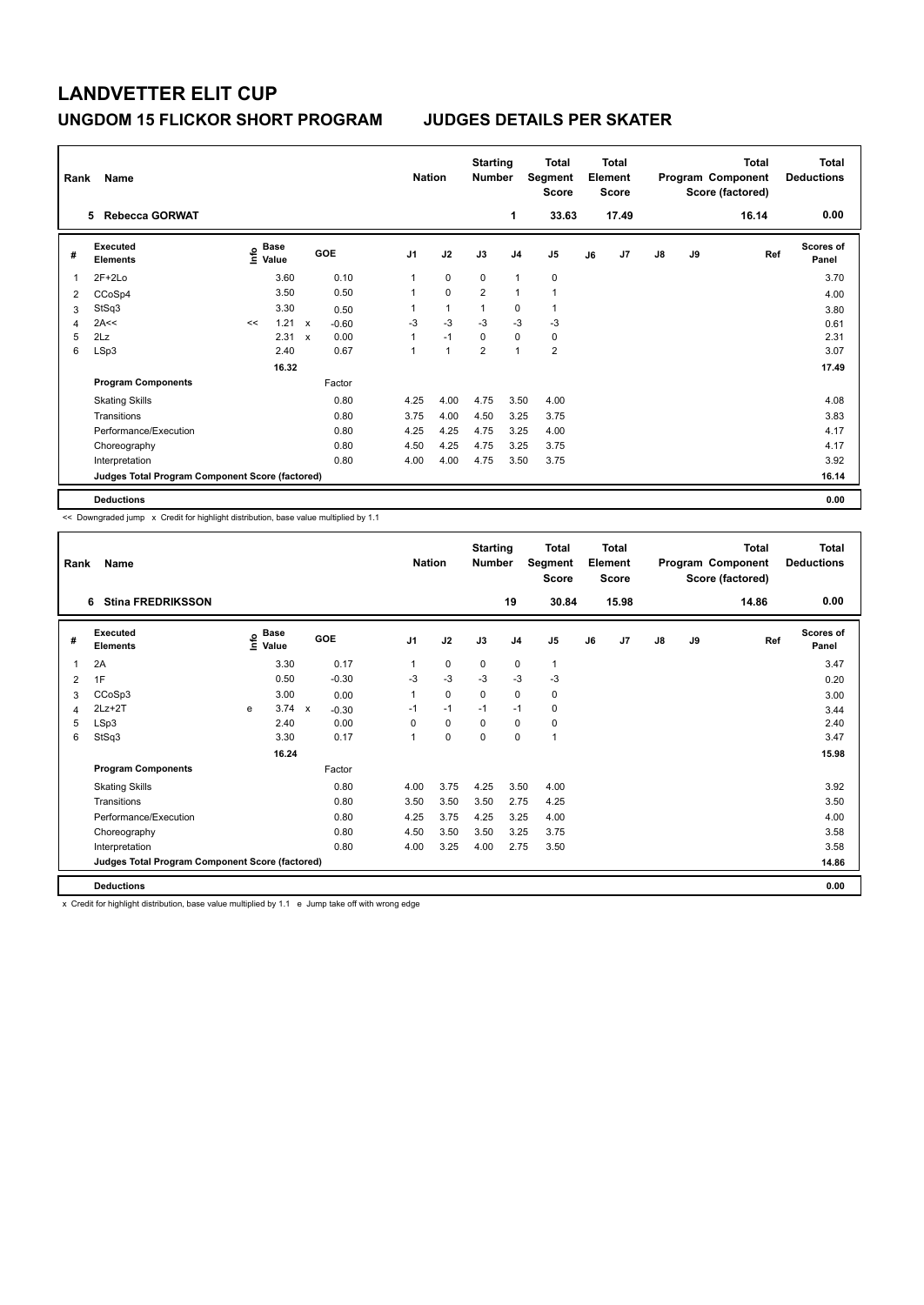| Rank | Name                                            |         |                      |        |         | <b>Nation</b>  |                | <b>Starting</b><br><b>Number</b> |                | <b>Total</b><br>Segment<br><b>Score</b> |    | <b>Total</b><br>Element<br><b>Score</b> |               |    | Total<br>Program Component<br>Score (factored) | Total<br><b>Deductions</b> |
|------|-------------------------------------------------|---------|----------------------|--------|---------|----------------|----------------|----------------------------------|----------------|-----------------------------------------|----|-----------------------------------------|---------------|----|------------------------------------------------|----------------------------|
|      | Madeleine LUNDÉN<br>7                           |         |                      |        |         |                |                |                                  | 14             | 29.16                                   |    | 15.38                                   |               |    | 14.78                                          | 1.00                       |
| #    | Executed<br><b>Elements</b>                     | ۴       | <b>Base</b><br>Value |        | GOE     | J <sub>1</sub> | J2             | J3                               | J <sub>4</sub> | J <sub>5</sub>                          | J6 | J7                                      | $\mathsf{J}8$ | J9 | Ref                                            | <b>Scores of</b><br>Panel  |
| 1    | 2A<                                             | $\prec$ | 2.30                 |        | $-1.50$ | $-3$           | $-3$           | $-3$                             | $-3$           | $-3$                                    |    |                                         |               |    |                                                | 0.80                       |
| 2    | $2Lz+2T$                                        | e       | 3.40                 |        | $-0.60$ | $-2$           | $-2$           | $-3$                             | $-2$           | $-2$                                    |    |                                         |               |    |                                                | 2.80                       |
| 3    | LSp2                                            |         | 1.90                 |        | 0.50    |                | $\overline{1}$ | $\overline{1}$                   | $\overline{1}$ | 1                                       |    |                                         |               |    |                                                | 2.40                       |
| 4    | 2F                                              |         | 1.98                 | X      | 0.30    |                | $\overline{1}$ |                                  |                | 1                                       |    |                                         |               |    |                                                | 2.28                       |
| 5    | StSq2                                           |         | 2.60                 |        | 0.50    |                | $\Omega$       | $\overline{1}$                   |                | $\mathbf{1}$                            |    |                                         |               |    |                                                | 3.10                       |
| 6    | CCoSp4                                          |         | 3.50                 |        | 0.50    | 1              | $\overline{1}$ | $\overline{1}$                   | $\overline{1}$ | $\mathbf{1}$                            |    |                                         |               |    |                                                | 4.00                       |
|      |                                                 |         | 15.68                |        |         |                |                |                                  |                |                                         |    |                                         |               |    |                                                | 15.38                      |
|      | <b>Program Components</b>                       |         |                      |        | Factor  |                |                |                                  |                |                                         |    |                                         |               |    |                                                |                            |
|      | <b>Skating Skills</b>                           |         |                      |        | 0.80    | 4.00           | 3.75           | 4.25                             | 3.50           | 3.75                                    |    |                                         |               |    |                                                | 3.83                       |
|      | Transitions                                     |         |                      |        | 0.80    | 3.25           | 3.75           | 3.75                             | 3.00           | 3.75                                    |    |                                         |               |    |                                                | 3.58                       |
|      | Performance/Execution                           |         |                      |        | 0.80    | 4.00           | 3.75           | 4.00                             | 3.25           | 3.75                                    |    |                                         |               |    |                                                | 3.83                       |
|      | Choreography                                    |         |                      |        | 0.80    | 4.50           | 3.50           | 3.75                             | 3.50           | 3.50                                    |    |                                         |               |    |                                                | 3.58                       |
|      | Interpretation                                  |         |                      |        | 0.80    | 4.25           | 3.50           | 4.00                             | 3.50           | 3.50                                    |    |                                         |               |    |                                                | 3.67                       |
|      | Judges Total Program Component Score (factored) |         |                      |        |         |                |                |                                  |                |                                         |    |                                         |               |    |                                                | 14.78                      |
|      | <b>Deductions</b>                               |         |                      | Falls: | $-1.00$ |                |                |                                  |                |                                         |    |                                         |               |    |                                                | $-1.00$                    |

< Under-rotated jump x Credit for highlight distribution, base value multiplied by 1.1 e Jump take off with wrong edge

| Rank | Name<br><b>Elsa SPENNINGE</b><br>8              |                    |       |                         | <b>Nation</b>  |                | <b>Starting</b><br><b>Number</b> | 5              | <b>Total</b><br>Segment<br><b>Score</b><br>29.03 |    | <b>Total</b><br>Element<br><b>Score</b><br>13.35 |               |    | <b>Total</b><br>Program Component<br>Score (factored)<br>16.68 | Total<br><b>Deductions</b><br>1.00 |
|------|-------------------------------------------------|--------------------|-------|-------------------------|----------------|----------------|----------------------------------|----------------|--------------------------------------------------|----|--------------------------------------------------|---------------|----|----------------------------------------------------------------|------------------------------------|
|      |                                                 |                    |       |                         |                |                |                                  |                |                                                  |    |                                                  |               |    |                                                                |                                    |
| #    | Executed<br><b>Elements</b>                     | $\frac{e}{E}$ Base |       | GOE                     | J <sub>1</sub> | J2             | J3                               | J <sub>4</sub> | J <sub>5</sub>                                   | J6 | J7                                               | $\mathsf{J}8$ | J9 | Ref                                                            | Scores of<br>Panel                 |
| 1    | 2A<<                                            | <<                 | 1.10  | $-0.60$                 | $-3$           | $-3$           | $-3$                             | $-3$           | $-3$                                             |    |                                                  |               |    |                                                                | 0.50                               |
| 2    | 2Lz                                             |                    | 2.10  | 0.00                    | 0              | 0              | $\mathbf{1}$                     | $-1$           | 0                                                |    |                                                  |               |    |                                                                | 2.10                               |
| 3    | LSp3                                            |                    | 2.40  | 0.50                    |                | 1              | 1                                | $\overline{1}$ | 1                                                |    |                                                  |               |    |                                                                | 2.90                               |
| 4    | StSq2                                           |                    | 2.60  | 0.67                    | 2              | $\overline{2}$ | 1                                | 1              | 1                                                |    |                                                  |               |    |                                                                | 3.27                               |
| 5    | 2Lo+COMBO                                       |                    | 1.98  | $-0.90$<br>$\mathsf{x}$ | $-3$           | $-3$           | $-3$                             | $-3$           | $-3$                                             |    |                                                  |               |    |                                                                | 1.08                               |
| 6    | CCoSp3                                          |                    | 3.00  | 0.50                    | $\overline{2}$ | 1              | 1                                | 1              | 0                                                |    |                                                  |               |    |                                                                | 3.50                               |
|      |                                                 |                    | 13.18 |                         |                |                |                                  |                |                                                  |    |                                                  |               |    |                                                                | 13.35                              |
|      | <b>Program Components</b>                       |                    |       | Factor                  |                |                |                                  |                |                                                  |    |                                                  |               |    |                                                                |                                    |
|      | <b>Skating Skills</b>                           |                    |       | 0.80                    | 4.50           | 4.00           | 4.25                             | 3.50           | 3.50                                             |    |                                                  |               |    |                                                                | 3.92                               |
|      | Transitions                                     |                    |       | 0.80                    | 4.25           | 4.00           | 4.25                             | 3.50           | 3.25                                             |    |                                                  |               |    |                                                                | 3.92                               |
|      | Performance/Execution                           |                    |       | 0.80                    | 4.50           | 4.25           | 4.50                             | 4.00           | 3.50                                             |    |                                                  |               |    |                                                                | 4.25                               |
|      | Choreography                                    |                    |       | 0.80                    | 4.75           | 4.25           | 4.75                             | 4.50           | 3.50                                             |    |                                                  |               |    |                                                                | 4.50                               |
|      | Interpretation                                  |                    |       | 0.80                    | 4.25           | 4.00           | 4.50                             | 4.75           | 3.50                                             |    |                                                  |               |    |                                                                | 4.25                               |
|      | Judges Total Program Component Score (factored) |                    |       |                         |                |                |                                  |                |                                                  |    |                                                  |               |    |                                                                | 16.68                              |
|      | <b>Deductions</b>                               |                    |       | Falls:<br>$-1.00$       |                |                |                                  |                |                                                  |    |                                                  |               |    |                                                                | $-1.00$                            |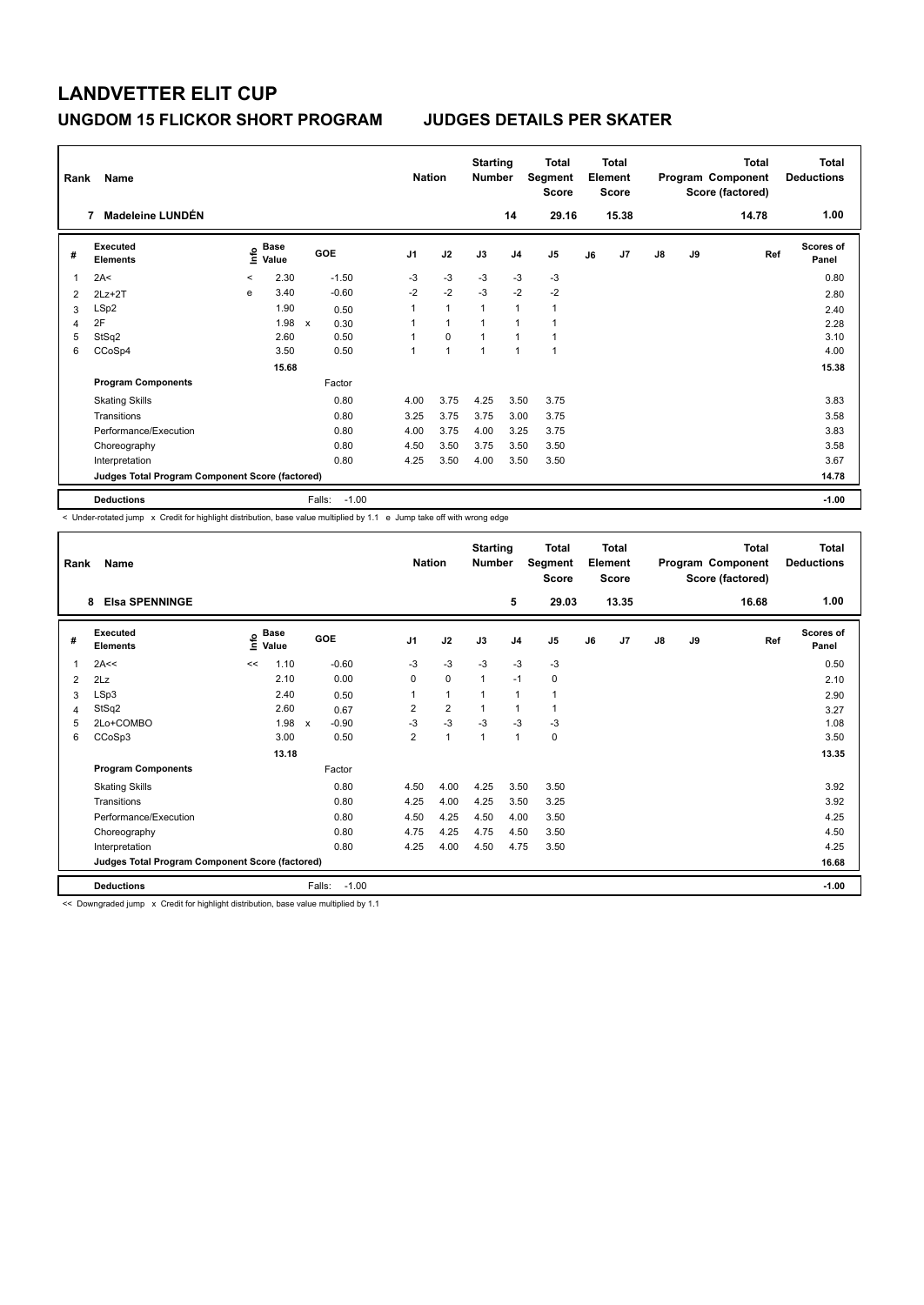| Rank | Name                                            |      |                      |            | <b>Nation</b>  |                | <b>Starting</b><br><b>Number</b> |                | <b>Total</b><br>Segment<br><b>Score</b> |    | <b>Total</b><br>Element<br><b>Score</b> |               |    | <b>Total</b><br>Program Component<br>Score (factored) | <b>Total</b><br><b>Deductions</b> |
|------|-------------------------------------------------|------|----------------------|------------|----------------|----------------|----------------------------------|----------------|-----------------------------------------|----|-----------------------------------------|---------------|----|-------------------------------------------------------|-----------------------------------|
|      | <b>Frida SANDGREN</b><br>9                      |      |                      |            |                |                |                                  | 12             | 28.10                                   |    | 13.50                                   |               |    | 14.60                                                 | 0.00                              |
| #    | <b>Executed</b><br><b>Elements</b>              | lnfo | <b>Base</b><br>Value | <b>GOE</b> | J <sub>1</sub> | J2             | J3                               | J <sub>4</sub> | J5                                      | J6 | J7                                      | $\mathsf{J}8$ | J9 | Ref                                                   | <b>Scores of</b><br>Panel         |
| 1    | $2Lz+2T$                                        |      | 3.40                 | 0.10       | 2              | $\overline{1}$ | $\Omega$                         | $\mathbf 0$    | $\pmb{0}$                               |    |                                         |               |    |                                                       | 3.50                              |
| 2    | 2F                                              |      | 1.80                 | 0.30       | 1              | $\overline{1}$ | 1                                | $\overline{1}$ | $\overline{1}$                          |    |                                         |               |    |                                                       | 2.10                              |
| 3    | 2A<<                                            | <<   | 1.10                 | $-0.60$    | $-3$           | $-3$           | -3                               | $-3$           | $-3$                                    |    |                                         |               |    |                                                       | 0.50                              |
| 4    | CCoSp3                                          |      | 3.00                 | 0.00       | 0              | $\mathbf 0$    | $\Omega$                         | 0              | 0                                       |    |                                         |               |    |                                                       | 3.00                              |
| 5    | StSq2                                           |      | 2.60                 | 0.50       | $\mathbf 1$    | $\overline{1}$ | 1                                | $\overline{1}$ | $\mathbf{1}$                            |    |                                         |               |    |                                                       | 3.10                              |
| 6    | LSp1                                            |      | 1.50                 | $-0.20$    | $-1$           | $-1$           | $\mathbf 0$                      | 0              | $-1$                                    |    |                                         |               |    |                                                       | 1.30                              |
|      |                                                 |      | 13.40                |            |                |                |                                  |                |                                         |    |                                         |               |    |                                                       | 13.50                             |
|      | <b>Program Components</b>                       |      |                      | Factor     |                |                |                                  |                |                                         |    |                                         |               |    |                                                       |                                   |
|      | <b>Skating Skills</b>                           |      |                      | 0.80       | 4.25           | 3.75           | 4.25                             | 3.25           | 3.75                                    |    |                                         |               |    |                                                       | 3.92                              |
|      | Transitions                                     |      |                      | 0.80       | 3.50           | 3.50           | 3.25                             | 3.00           | 3.50                                    |    |                                         |               |    |                                                       | 3.42                              |
|      | Performance/Execution                           |      |                      | 0.80       | 4.00           | 3.75           | 3.75                             | 3.25           | 3.75                                    |    |                                         |               |    |                                                       | 3.75                              |
|      | Choreography                                    |      |                      | 0.80       | 4.25           | 3.75           | 3.50                             | 3.00           | 3.50                                    |    |                                         |               |    |                                                       | 3.58                              |
|      | Interpretation                                  |      |                      | 0.80       | 4.00           | 3.50           | 3.75                             | 3.25           | 3.50                                    |    |                                         |               |    |                                                       | 3.58                              |
|      | Judges Total Program Component Score (factored) |      |                      |            |                |                |                                  |                |                                         |    |                                         |               |    |                                                       | 14.60                             |
|      | <b>Deductions</b>                               |      |                      |            |                |                |                                  |                |                                         |    |                                         |               |    |                                                       | 0.00                              |

<< Downgraded jump

| Rank | Name                                            |    |                       |                           |            | <b>Nation</b>  |              | <b>Starting</b><br><b>Number</b> |                | <b>Total</b><br>Segment<br><b>Score</b> |    | <b>Total</b><br>Element<br><b>Score</b> |               |    | <b>Total</b><br>Program Component<br>Score (factored) | <b>Total</b><br><b>Deductions</b> |
|------|-------------------------------------------------|----|-----------------------|---------------------------|------------|----------------|--------------|----------------------------------|----------------|-----------------------------------------|----|-----------------------------------------|---------------|----|-------------------------------------------------------|-----------------------------------|
| 10   | <b>Kerstin GLANTZ</b>                           |    |                       |                           |            |                |              |                                  | 22             | 27.77                                   |    | 14.17                                   |               |    | 13.60                                                 | 0.00                              |
| #    | Executed<br><b>Elements</b>                     |    | $\sum_{i=1}^{6}$ Pase |                           | <b>GOE</b> | J <sub>1</sub> | J2           | J3                               | J <sub>4</sub> | J5                                      | J6 | J7                                      | $\mathsf{J}8$ | J9 | Ref                                                   | <b>Scores of</b><br>Panel         |
| 1    | CCoSp3                                          |    | 3.00                  |                           | 0.00       | 1              | 0            | $\mathbf 0$                      | 0              | 0                                       |    |                                         |               |    |                                                       | 3.00                              |
| 2    | StSq2                                           |    | 2.60                  |                           | 0.17       | 0              | $\mathbf 0$  | 1                                | 1              | 0                                       |    |                                         |               |    |                                                       | 2.77                              |
| 3    | 2A<<                                            | << | 1.21                  | $\boldsymbol{\mathsf{x}}$ | $-0.60$    | $-3$           | $-3$         | $-3$                             | $-3$           | $-3$                                    |    |                                         |               |    |                                                       | 0.61                              |
| 4    | $2F+2T$                                         |    | 3.41                  | $\pmb{\times}$            | 0.30       |                | $\mathbf{1}$ | 1                                | 0              | $\mathbf{1}$                            |    |                                         |               |    |                                                       | 3.71                              |
| 5    | 2Lz                                             |    | $2.31 \times$         |                           | 0.10       |                | 0            |                                  | 0              | 0                                       |    |                                         |               |    |                                                       | 2.41                              |
| 6    | LSp1                                            |    | 1.50                  |                           | 0.17       | 0              | $\mathbf 0$  | 1                                | $\mathbf{1}$   | 0                                       |    |                                         |               |    |                                                       | 1.67                              |
|      |                                                 |    | 14.03                 |                           |            |                |              |                                  |                |                                         |    |                                         |               |    |                                                       | 14.17                             |
|      | <b>Program Components</b>                       |    |                       |                           | Factor     |                |              |                                  |                |                                         |    |                                         |               |    |                                                       |                                   |
|      | <b>Skating Skills</b>                           |    |                       |                           | 0.80       | 3.75           | 3.50         | 4.00                             | 3.25           | 3.50                                    |    |                                         |               |    |                                                       | 3.58                              |
|      | Transitions                                     |    |                       |                           | 0.80       | 3.25           | 3.25         | 3.75                             | 2.75           | 3.25                                    |    |                                         |               |    |                                                       | 3.25                              |
|      | Performance/Execution                           |    |                       |                           | 0.80       | 3.50           | 3.50         | 4.25                             | 3.00           | 3.75                                    |    |                                         |               |    |                                                       | 3.58                              |
|      | Choreography                                    |    |                       |                           | 0.80       | 3.75           | 3.25         | 4.00                             | 3.00           | 3.25                                    |    |                                         |               |    |                                                       | 3.42                              |
|      | Interpretation                                  |    |                       |                           | 0.80       | 3.50           | 3.00         | 4.00                             | 3.00           | 3.00                                    |    |                                         |               |    |                                                       | 3.17                              |
|      | Judges Total Program Component Score (factored) |    |                       |                           |            |                |              |                                  |                |                                         |    |                                         |               |    |                                                       | 13.60                             |
|      | <b>Deductions</b>                               |    |                       |                           |            |                |              |                                  |                |                                         |    |                                         |               |    |                                                       | 0.00                              |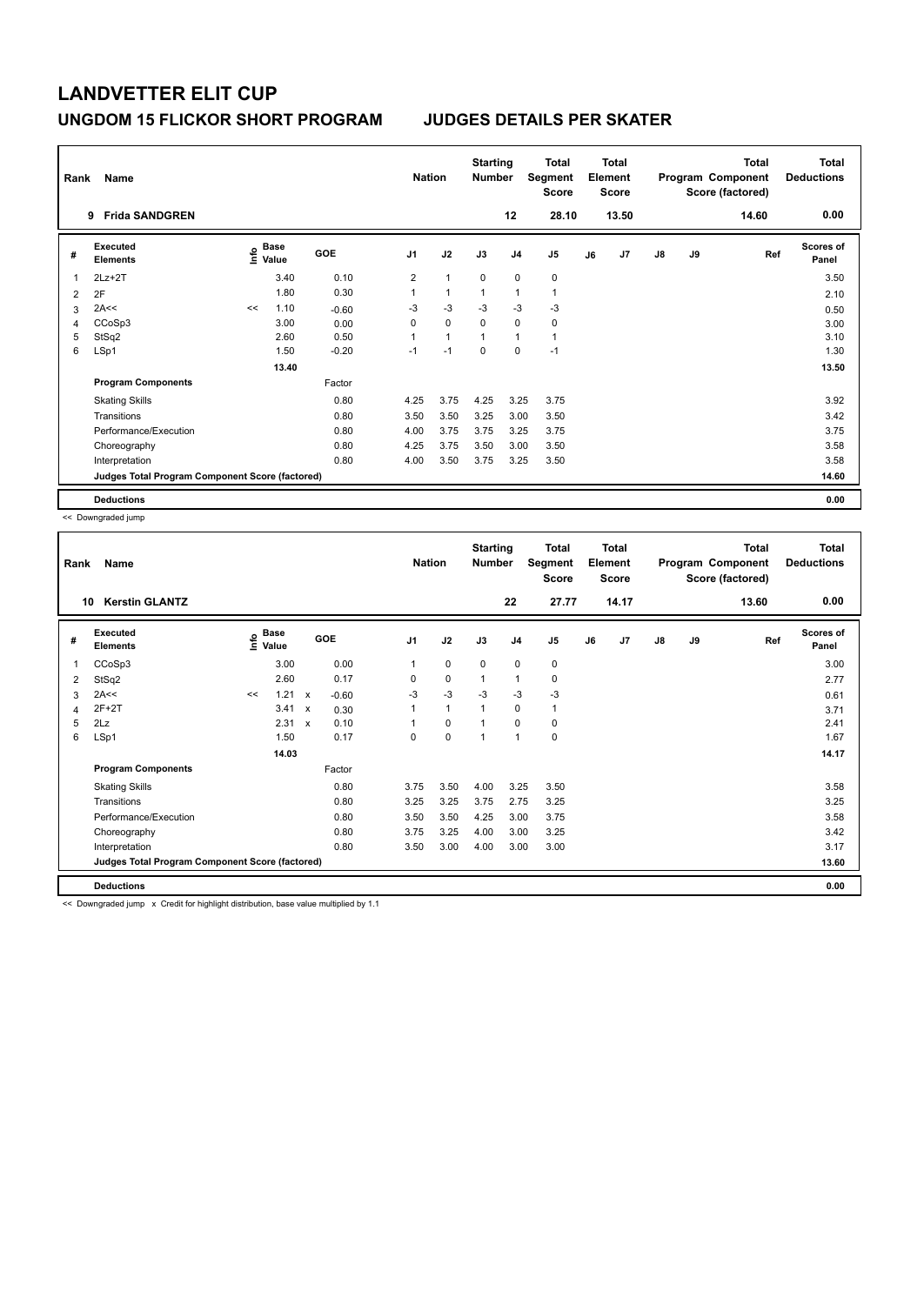| Rank<br>11 | Name<br><b>Mikaela SEGER</b>                    |    |                                  |              |         | <b>Nation</b>  |              | <b>Starting</b><br><b>Number</b> | 16             | <b>Total</b><br>Segment<br><b>Score</b><br>27.70 |    | <b>Total</b><br>Element<br>Score<br>14.24 |               |    | <b>Total</b><br>Program Component<br>Score (factored)<br>14.46 | Total<br><b>Deductions</b><br>1.00 |
|------------|-------------------------------------------------|----|----------------------------------|--------------|---------|----------------|--------------|----------------------------------|----------------|--------------------------------------------------|----|-------------------------------------------|---------------|----|----------------------------------------------------------------|------------------------------------|
|            |                                                 |    |                                  |              |         |                |              |                                  |                |                                                  |    |                                           |               |    |                                                                |                                    |
| #          | Executed<br><b>Elements</b>                     |    | <b>Base</b><br>e Base<br>⊆ Value | GOE          |         | J <sub>1</sub> | J2           | J3                               | J <sub>4</sub> | J5                                               | J6 | J7                                        | $\mathsf{J}8$ | J9 | Ref                                                            | Scores of<br>Panel                 |
| 1          | LSp3                                            |    | 2.40                             |              | 0.50    | 1              | $\mathbf{1}$ | 0                                | $\overline{1}$ | $\mathbf{1}$                                     |    |                                           |               |    |                                                                | 2.90                               |
| 2          | $2F+2T$                                         |    | 3.10                             |              | $-0.20$ | $-1$           | $\pmb{0}$    | $-1$                             | 0              | $-2$                                             |    |                                           |               |    |                                                                | 2.90                               |
| 3          | 2A<<                                            | << | 1.10                             |              | $-0.60$ | $-3$           | $-3$         | $-3$                             | $-3$           | $-3$                                             |    |                                           |               |    |                                                                | 0.50                               |
| 4          | StSq2                                           |    | 2.60                             |              | 0.33    | 1              | $\mathbf 0$  | $\overline{1}$                   | $\mathbf{1}$   | $\pmb{0}$                                        |    |                                           |               |    |                                                                | 2.93                               |
| 5          | 2Lo                                             |    | 1.98                             | $\mathsf{x}$ | 0.20    | 1              | $\mathbf{1}$ | $\mathbf 0$                      | 1              | 0                                                |    |                                           |               |    |                                                                | 2.18                               |
| 6          | CCoSp2                                          |    | 2.50                             |              | 0.33    | 1              | 0            | 1                                | $\overline{1}$ | 0                                                |    |                                           |               |    |                                                                | 2.83                               |
|            |                                                 |    | 13.68                            |              |         |                |              |                                  |                |                                                  |    |                                           |               |    |                                                                | 14.24                              |
|            | <b>Program Components</b>                       |    |                                  |              | Factor  |                |              |                                  |                |                                                  |    |                                           |               |    |                                                                |                                    |
|            | <b>Skating Skills</b>                           |    |                                  |              | 0.80    | 3.75           | 3.50         | 3.75                             | 3.50           | 3.25                                             |    |                                           |               |    |                                                                | 3.58                               |
|            | Transitions                                     |    |                                  |              | 0.80    | 3.25           | 3.50         | 3.50                             | 3.00           | 2.75                                             |    |                                           |               |    |                                                                | 3.25                               |
|            | Performance/Execution                           |    |                                  |              | 0.80    | 3.50           | 4.00         | 3.75                             | 3.50           | 3.50                                             |    |                                           |               |    |                                                                | 3.58                               |
|            | Choreography                                    |    |                                  |              | 0.80    | 4.00           | 3.75         | 4.00                             | 4.00           | 3.50                                             |    |                                           |               |    |                                                                | 3.92                               |
|            | Interpretation                                  |    |                                  |              | 0.80    | 3.75           | 3.75         | 4.00                             | 3.75           | 3.25                                             |    |                                           |               |    |                                                                | 3.75                               |
|            | Judges Total Program Component Score (factored) |    |                                  |              |         |                |              |                                  |                |                                                  |    |                                           |               |    |                                                                | 14.46                              |
|            | <b>Deductions</b>                               |    |                                  | Falls:       | $-1.00$ |                |              |                                  |                |                                                  |    |                                           |               |    |                                                                | $-1.00$                            |

<< Downgraded jump x Credit for highlight distribution, base value multiplied by 1.1

| Rank | Name                                            |    |                        |              |         | <b>Nation</b>  |                         | <b>Starting</b><br>Number |                | <b>Total</b><br>Segment<br>Score |    | Total<br>Element<br><b>Score</b> |               |    | <b>Total</b><br>Program Component<br>Score (factored) | <b>Total</b><br><b>Deductions</b> |
|------|-------------------------------------------------|----|------------------------|--------------|---------|----------------|-------------------------|---------------------------|----------------|----------------------------------|----|----------------------------------|---------------|----|-------------------------------------------------------|-----------------------------------|
| 12   | <b>Tilde FREIHOLTZ</b>                          |    |                        |              |         |                |                         |                           | 8              | 27.18                            |    | 14.78                            |               |    | 13.40                                                 | 1.00                              |
| #    | Executed<br><b>Elements</b>                     |    | $\sum_{i=1}^{n}$ Value |              | GOE     | J <sub>1</sub> | J2                      | J3                        | J <sub>4</sub> | J5                               | J6 | J <sub>7</sub>                   | $\mathsf{J}8$ | J9 | Ref                                                   | <b>Scores of</b><br>Panel         |
| 1    | 2F                                              |    | 1.80                   |              | 0.40    |                | 1                       | $\overline{2}$            | $\overline{2}$ | 1                                |    |                                  |               |    |                                                       | 2.20                              |
| 2    | StSq2                                           |    | 2.60                   |              | 0.00    | $\Omega$       | 0                       | $\overline{1}$            | $\mathbf 0$    | 0                                |    |                                  |               |    |                                                       | 2.60                              |
| 3    | LSp1                                            |    | 1.50                   |              | 0.00    | 0              | 0                       | $\Omega$                  | 0              | 0                                |    |                                  |               |    |                                                       | 1.50                              |
| 4    | $2Lz + 2T$                                      |    | $3.74 \times$          |              | 0.30    |                | $\overline{\mathbf{c}}$ | $\overline{1}$            | 1              |                                  |    |                                  |               |    |                                                       | 4.04                              |
| 5    | 2A<<                                            | << | 1.21                   | $\mathsf{x}$ | $-0.60$ | $-3$           | $-3$                    | $-3$                      | $-3$           | $-3$                             |    |                                  |               |    |                                                       | 0.61                              |
| 6    | CCoSp4                                          |    | 3.50                   |              | 0.33    |                | $\mathbf 0$             | 1                         | $\mathbf{1}$   | 0                                |    |                                  |               |    |                                                       | 3.83                              |
|      |                                                 |    | 14.35                  |              |         |                |                         |                           |                |                                  |    |                                  |               |    |                                                       | 14.78                             |
|      | <b>Program Components</b>                       |    |                        |              | Factor  |                |                         |                           |                |                                  |    |                                  |               |    |                                                       |                                   |
|      | <b>Skating Skills</b>                           |    |                        |              | 0.80    | 4.00           | 3.25                    | 4.25                      | 3.50           | 3.75                             |    |                                  |               |    |                                                       | 3.75                              |
|      | Transitions                                     |    |                        |              | 0.80    | 3.25           | 3.00                    | 3.75                      | 2.50           | 3.50                             |    |                                  |               |    |                                                       | 3.25                              |
|      | Performance/Execution                           |    |                        |              | 0.80    | 3.50           | 2.75                    | 3.75                      | 3.00           | 3.75                             |    |                                  |               |    |                                                       | 3.42                              |
|      | Choreography                                    |    |                        |              | 0.80    | 3.50           | 3.00                    | 4.00                      | 2.75           | 3.25                             |    |                                  |               |    |                                                       | 3.25                              |
|      | Interpretation                                  |    |                        |              | 0.80    | 3.25           | 2.75                    | 4.00                      | 2.50           | 3.25                             |    |                                  |               |    |                                                       | 3.08                              |
|      | Judges Total Program Component Score (factored) |    |                        |              |         |                |                         |                           |                |                                  |    |                                  |               |    |                                                       | 13.40                             |
|      | <b>Deductions</b>                               |    |                        | Falls:       | $-1.00$ |                |                         |                           |                |                                  |    |                                  |               |    |                                                       | $-1.00$                           |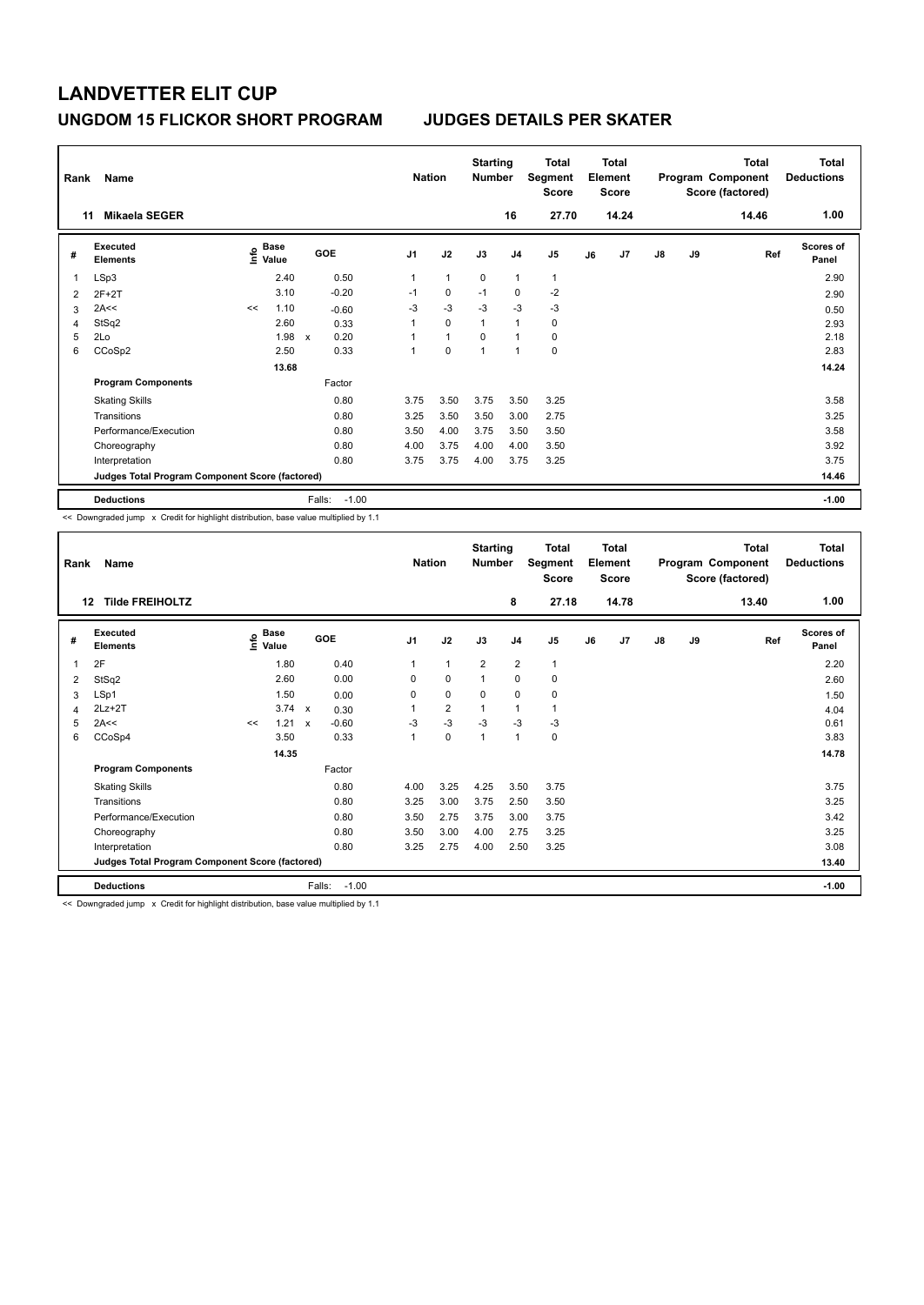| Rank | Name                                            |         |                      |                           |            |                | <b>Nation</b> | <b>Starting</b><br><b>Number</b> |                | <b>Total</b><br>Segment<br><b>Score</b> |    | <b>Total</b><br>Element<br><b>Score</b> |               |           | <b>Total</b><br>Program Component<br>Score (factored) | <b>Total</b><br><b>Deductions</b> |
|------|-------------------------------------------------|---------|----------------------|---------------------------|------------|----------------|---------------|----------------------------------|----------------|-----------------------------------------|----|-----------------------------------------|---------------|-----------|-------------------------------------------------------|-----------------------------------|
|      | <b>Emilia GRANOVIST</b><br>13                   |         |                      |                           |            |                |               |                                  | 21             | 27.03                                   |    | 13.57                                   |               |           | 13.46                                                 | 0.00                              |
| #    | Executed<br><b>Elements</b>                     | lnfo    | <b>Base</b><br>Value |                           | <b>GOE</b> | J <sub>1</sub> | J2            | J3                               | J <sub>4</sub> | J5                                      | J6 | J7                                      | $\mathsf{J}8$ | <b>J9</b> | Ref                                                   | <b>Scores of</b><br>Panel         |
|      | 2A                                              |         | 3.30                 |                           | 0.00       | 1              | 0             | 0                                | $\mathbf 0$    | $\pmb{0}$                               |    |                                         |               |           |                                                       | 3.30                              |
| 2    | StSq1                                           |         | 1.80                 |                           | 0.00       | 1              | $\mathbf 0$   | $\mathbf 0$                      | $\mathbf 0$    | $\mathbf 0$                             |    |                                         |               |           |                                                       | 1.80                              |
| 3    | $2Lz+2T$                                        |         | 3.74                 | $\boldsymbol{\mathsf{x}}$ | 0.00       | 1              | $\pmb{0}$     | 0                                | $-1$           | 0                                       |    |                                         |               |           |                                                       | 3.74                              |
| 4    | CCoSp2                                          |         | 2.50                 |                           | $-0.30$    | 0              | $-1$          | $-1$                             | $-1$           | $-1$                                    |    |                                         |               |           |                                                       | 2.20                              |
| 5    | 2F<                                             | $\prec$ | 1.43                 | $\mathsf{x}$              | $-0.40$    | $-2$           | $-2$          | $-1$                             | $-1$           | $-1$                                    |    |                                         |               |           |                                                       | 1.03                              |
| 6    | LSp1                                            |         | 1.50                 |                           | 0.00       | 0              | $\mathbf 0$   | $\Omega$                         | $\Omega$       | $\mathbf{1}$                            |    |                                         |               |           |                                                       | 1.50                              |
|      |                                                 |         | 14.27                |                           |            |                |               |                                  |                |                                         |    |                                         |               |           |                                                       | 13.57                             |
|      | <b>Program Components</b>                       |         |                      |                           | Factor     |                |               |                                  |                |                                         |    |                                         |               |           |                                                       |                                   |
|      | <b>Skating Skills</b>                           |         |                      |                           | 0.80       | 4.25           | 3.25          | 3.75                             | 3.50           | 3.50                                    |    |                                         |               |           |                                                       | 3.58                              |
|      | Transitions                                     |         |                      |                           | 0.80       | 3.50           | 3.00          | 3.50                             | 2.50           | 3.50                                    |    |                                         |               |           |                                                       | 3.33                              |
|      | Performance/Execution                           |         |                      |                           | 0.80       | 3.75           | 2.75          | 3.50                             | 3.00           | 3.75                                    |    |                                         |               |           |                                                       | 3.42                              |
|      | Choreography                                    |         |                      |                           | 0.80       | 4.00           | 3.00          | 3.75                             | 2.50           | 3.25                                    |    |                                         |               |           |                                                       | 3.33                              |
|      | Interpretation                                  |         |                      |                           | 0.80       | 3.50           | 2.75          | 3.50                             | 2.00           | 3.25                                    |    |                                         |               |           |                                                       | 3.17                              |
|      | Judges Total Program Component Score (factored) |         |                      |                           |            |                |               |                                  |                |                                         |    |                                         |               |           |                                                       | 13.46                             |
|      | <b>Deductions</b>                               |         |                      |                           |            |                |               |                                  |                |                                         |    |                                         |               |           |                                                       | 0.00                              |

< Under-rotated jump x Credit for highlight distribution, base value multiplied by 1.1

| Rank           | Name                                            |         |                      |                         |                | <b>Nation</b> | <b>Starting</b><br><b>Number</b> |                | <b>Total</b><br>Segment<br>Score |    | <b>Total</b><br>Element<br><b>Score</b> |               |    | <b>Total</b><br>Program Component<br>Score (factored) | <b>Total</b><br><b>Deductions</b> |
|----------------|-------------------------------------------------|---------|----------------------|-------------------------|----------------|---------------|----------------------------------|----------------|----------------------------------|----|-----------------------------------------|---------------|----|-------------------------------------------------------|-----------------------------------|
|                | 14 Nora KEMI                                    |         |                      |                         |                |               |                                  | 24             | 26.99                            |    | 13.91                                   |               |    | 13.08                                                 | 0.00                              |
| #              | Executed<br><b>Elements</b>                     | ١π      | <b>Base</b><br>Value | <b>GOE</b>              | J <sub>1</sub> | J2            | J3                               | J <sub>4</sub> | J5                               | J6 | J7                                      | $\mathsf{J}8$ | J9 | Ref                                                   | Scores of<br>Panel                |
| 1              | 2Lo+2Lo<                                        | $\prec$ | 3.10                 | $-0.60$                 | $-2$           | $-1$          | $-2$                             | $-2$           | $-2$                             |    |                                         |               |    |                                                       | 2.50                              |
| 2              | 2F                                              |         | 1.80                 | 0.00                    | 0              | $\mathbf 0$   | 0                                | $\mathbf 0$    | 0                                |    |                                         |               |    |                                                       | 1.80                              |
| 3              | LSp2                                            |         | 1.90                 | 0.50                    | 1              | $\mathbf{1}$  | 0                                | $\mathbf{1}$   | 1                                |    |                                         |               |    |                                                       | 2.40                              |
| $\overline{4}$ | StSq2                                           |         | 2.60                 | 0.00                    | 1              | $-1$          | 0                                | 0              | 0                                |    |                                         |               |    |                                                       | 2.60                              |
| 5              | 2A<<                                            | <<      | 1.21                 | $-0.60$<br>$\mathsf{x}$ | $-3$           | $-3$          | $-3$                             | $-3$           | $-3$                             |    |                                         |               |    |                                                       | 0.61                              |
| 6              | CCoSp4                                          |         | 3.50                 | 0.50                    | $\mathbf{1}$   | $\mathbf{1}$  | $\mathbf{1}$                     | $\mathbf{1}$   | 0                                |    |                                         |               |    |                                                       | 4.00                              |
|                |                                                 |         | 14.11                |                         |                |               |                                  |                |                                  |    |                                         |               |    |                                                       | 13.91                             |
|                | <b>Program Components</b>                       |         |                      | Factor                  |                |               |                                  |                |                                  |    |                                         |               |    |                                                       |                                   |
|                | <b>Skating Skills</b>                           |         |                      | 0.80                    | 3.50           | 3.25          | 3.50                             | 3.00           | 3.50                             |    |                                         |               |    |                                                       | 3.42                              |
|                | Transitions                                     |         |                      | 0.80                    | 3.25           | 3.50          | 3.25                             | 2.75           | 3.00                             |    |                                         |               |    |                                                       | 3.17                              |
|                | Performance/Execution                           |         |                      | 0.80                    | 3.50           | 3.25          | 3.25                             | 2.75           | 3.25                             |    |                                         |               |    |                                                       | 3.25                              |
|                | Choreography                                    |         |                      | 0.80                    | 3.75           | 3.25          | 3.50                             | 3.00           | 3.25                             |    |                                         |               |    |                                                       | 3.33                              |
|                | Interpretation                                  |         |                      | 0.80                    | 3.25           | 3.50          | 3.25                             | 2.50           | 3.00                             |    |                                         |               |    |                                                       | 3.17                              |
|                | Judges Total Program Component Score (factored) |         |                      |                         |                |               |                                  |                |                                  |    |                                         |               |    |                                                       | 13.08                             |
|                | <b>Deductions</b>                               |         |                      |                         |                |               |                                  |                |                                  |    |                                         |               |    |                                                       | 0.00                              |

< Under-rotated jump << Downgraded jump x Credit for highlight distribution, base value multiplied by 1.1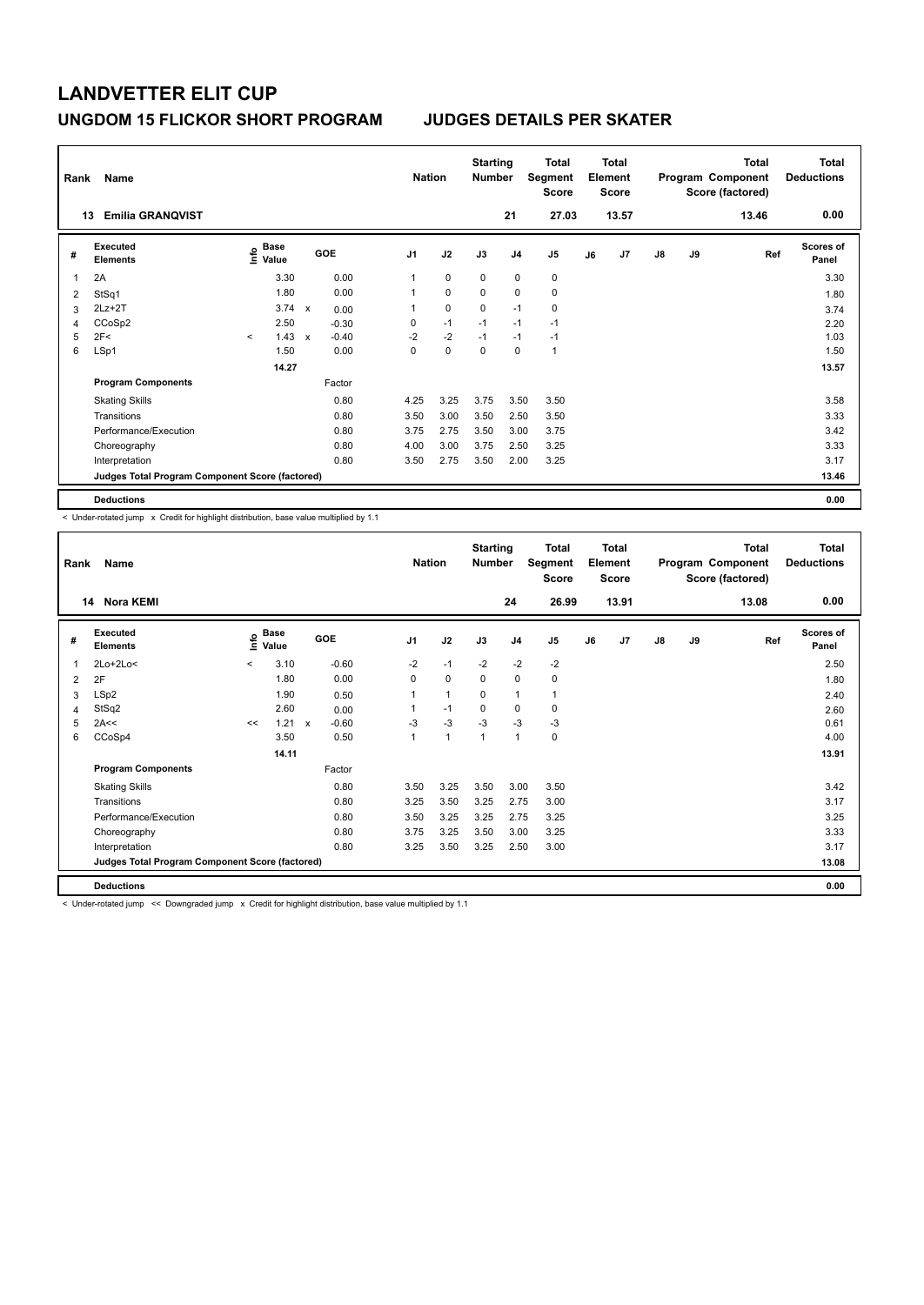| Rank           | Name                                            |         |                      |              |         |                          | <b>Nation</b> |              | <b>Starting</b><br><b>Number</b> |                | <b>Total</b><br>Segment<br><b>Score</b> |    | <b>Total</b><br>Element<br><b>Score</b> |               |    | <b>Total</b><br>Program Component<br>Score (factored) | <b>Total</b><br><b>Deductions</b> |
|----------------|-------------------------------------------------|---------|----------------------|--------------|---------|--------------------------|---------------|--------------|----------------------------------|----------------|-----------------------------------------|----|-----------------------------------------|---------------|----|-------------------------------------------------------|-----------------------------------|
|                | <b>Amanda SABEL</b><br>15                       |         |                      |              |         |                          |               |              |                                  | 7              | 26.71                                   |    | 13.57                                   |               |    | 13.14                                                 | 0.00                              |
| #              | <b>Executed</b><br><b>Elements</b>              | lnfo    | <b>Base</b><br>Value |              | GOE     | J <sub>1</sub>           |               | J2           | J3                               | J <sub>4</sub> | J5                                      | J6 | J7                                      | $\mathsf{J}8$ | J9 | Ref                                                   | <b>Scores of</b><br>Panel         |
|                | 2Lo+2Lo                                         |         | 3.60                 |              | $-0.30$ | $-1$                     |               | $-1$         | $-1$                             | $-1$           | $-1$                                    |    |                                         |               |    |                                                       | 3.30                              |
| $\overline{2}$ | A                                               |         | 0.00                 |              | 0.00    | $\overline{\phantom{a}}$ |               | ٠            | ٠                                | ٠              | $\overline{\phantom{a}}$                |    |                                         |               |    |                                                       | 0.00                              |
| 3              | LSp3                                            |         | 2.40                 |              | 0.17    | 1                        |               | $\mathbf 0$  | 0                                | $\mathbf 0$    | $\mathbf{1}$                            |    |                                         |               |    |                                                       | 2.57                              |
| 4              | StSq3                                           |         | 3.30                 |              | 0.17    | 1                        |               | $\mathbf{1}$ | 0                                | 0              | 0                                       |    |                                         |               |    |                                                       | 3.47                              |
| 5              | 2F<                                             | $\prec$ | 1.43                 | $\mathsf{x}$ | $-0.70$ | $-3$                     |               | $-2$         | $-3$                             | $-2$           | $-2$                                    |    |                                         |               |    |                                                       | 0.73                              |
| 6              | CCoSp4                                          |         | 3.50                 |              | 0.00    | 0                        |               | $\mathbf 0$  | $\mathbf 0$                      | $\mathbf 0$    | $\mathbf{1}$                            |    |                                         |               |    |                                                       | 3.50                              |
|                |                                                 |         | 14.23                |              |         |                          |               |              |                                  |                |                                         |    |                                         |               |    |                                                       | 13.57                             |
|                | <b>Program Components</b>                       |         |                      |              | Factor  |                          |               |              |                                  |                |                                         |    |                                         |               |    |                                                       |                                   |
|                | <b>Skating Skills</b>                           |         |                      |              | 0.80    | 3.75                     |               | 3.50         | 3.25                             | 3.00           | 3.25                                    |    |                                         |               |    |                                                       | 3.33                              |
|                | Transitions                                     |         |                      |              | 0.80    | 3.25                     |               | 3.25         | 3.00                             | 2.75           | 3.25                                    |    |                                         |               |    |                                                       | 3.17                              |
|                | Performance/Execution                           |         |                      |              | 0.80    | 3.50                     |               | 3.50         | 3.50                             | 2.75           | 3.50                                    |    |                                         |               |    |                                                       | 3.50                              |
|                | Choreography                                    |         |                      |              | 0.80    | 3.75                     |               | 3.25         | 3.00                             | 3.00           | 3.25                                    |    |                                         |               |    |                                                       | 3.17                              |
|                | Interpretation                                  |         |                      |              | 0.80    | 3.50                     |               | 3.50         | 3.25                             | 2.50           | 3.00                                    |    |                                         |               |    |                                                       | 3.25                              |
|                | Judges Total Program Component Score (factored) |         |                      |              |         |                          |               |              |                                  |                |                                         |    |                                         |               |    |                                                       | 13.14                             |
|                | <b>Deductions</b>                               |         |                      |              |         |                          |               |              |                                  |                |                                         |    |                                         |               |    |                                                       | 0.00                              |

< Under-rotated jump x Credit for highlight distribution, base value multiplied by 1.1

| Rank | Name                                            |    |                                       |                      | <b>Nation</b>  |              | <b>Starting</b><br><b>Number</b> |                | <b>Total</b><br>Segment<br><b>Score</b> |    | <b>Total</b><br>Element<br><b>Score</b> |               |    | <b>Total</b><br>Program Component<br>Score (factored) | <b>Total</b><br><b>Deductions</b> |
|------|-------------------------------------------------|----|---------------------------------------|----------------------|----------------|--------------|----------------------------------|----------------|-----------------------------------------|----|-----------------------------------------|---------------|----|-------------------------------------------------------|-----------------------------------|
| 16   | <b>Wilma SALMONSSON</b>                         |    |                                       |                      |                |              |                                  | 23             | 26.71                                   |    | 13.31                                   |               |    | 13.40                                                 | 0.00                              |
| #    | Executed<br><b>Elements</b>                     |    | <b>Base</b><br>$\sum_{i=1}^{6}$ Value | <b>GOE</b>           | J <sub>1</sub> | J2           | J3                               | J <sub>4</sub> | J5                                      | J6 | J7                                      | $\mathsf{J}8$ | J9 | Ref                                                   | <b>Scores of</b><br>Panel         |
| 1    | $2Lz + 2T$                                      |    | 3.40                                  | 0.20                 | 1              | $\mathbf{1}$ | 0                                | $\mathbf{1}$   | 0                                       |    |                                         |               |    |                                                       | 3.60                              |
| 2    | 2A<<                                            | << | 1.10                                  | $-0.60$              | $-3$           | $-3$         | $-3$                             | $-3$           | $-3$                                    |    |                                         |               |    |                                                       | 0.50                              |
| 3    | CCoSp3                                          |    | 3.00                                  | 0.00                 | 0              | $-1$         | 0                                | $\mathbf 0$    | 0                                       |    |                                         |               |    |                                                       | 3.00                              |
| 4    | StSq2                                           |    | 2.60                                  | 0.33                 |                | $\mathbf{1}$ | $\Omega$                         | $\mathbf 0$    |                                         |    |                                         |               |    |                                                       | 2.93                              |
| 5    | 2F                                              |    | 1.98                                  | 0.30<br>$\mathsf{x}$ |                | $\mathbf 0$  | 1                                | $\mathbf{1}$   |                                         |    |                                         |               |    |                                                       | 2.28                              |
| 6    | LSpB                                            |    | 1.20                                  | $-0.20$              | 0              | $-1$         | $-1$                             | 0              | $-1$                                    |    |                                         |               |    |                                                       | 1.00                              |
|      |                                                 |    | 13.28                                 |                      |                |              |                                  |                |                                         |    |                                         |               |    |                                                       | 13.31                             |
|      | <b>Program Components</b>                       |    |                                       | Factor               |                |              |                                  |                |                                         |    |                                         |               |    |                                                       |                                   |
|      | <b>Skating Skills</b>                           |    |                                       | 0.80                 | 3.75           | 3.50         | 3.75                             | 3.00           | 3.75                                    |    |                                         |               |    |                                                       | 3.67                              |
|      | Transitions                                     |    |                                       | 0.80                 | 3.50           | 2.75         | 3.50                             | 2.75           | 3.50                                    |    |                                         |               |    |                                                       | 3.25                              |
|      | Performance/Execution                           |    |                                       | 0.80                 | 3.50           | 3.00         | 3.50                             | 2.75           | 3.75                                    |    |                                         |               |    |                                                       | 3.33                              |
|      | Choreography                                    |    |                                       | 0.80                 | 3.75           | 3.00         | 3.75                             | 2.75           | 3.50                                    |    |                                         |               |    |                                                       | 3.42                              |
|      | Interpretation                                  |    |                                       | 0.80                 | 3.25           | 2.75         | 3.75                             | 2.50           | 3.25                                    |    |                                         |               |    |                                                       | 3.08                              |
|      | Judges Total Program Component Score (factored) |    |                                       |                      |                |              |                                  |                |                                         |    |                                         |               |    |                                                       | 13.40                             |
|      | <b>Deductions</b>                               |    |                                       |                      |                |              |                                  |                |                                         |    |                                         |               |    |                                                       | 0.00                              |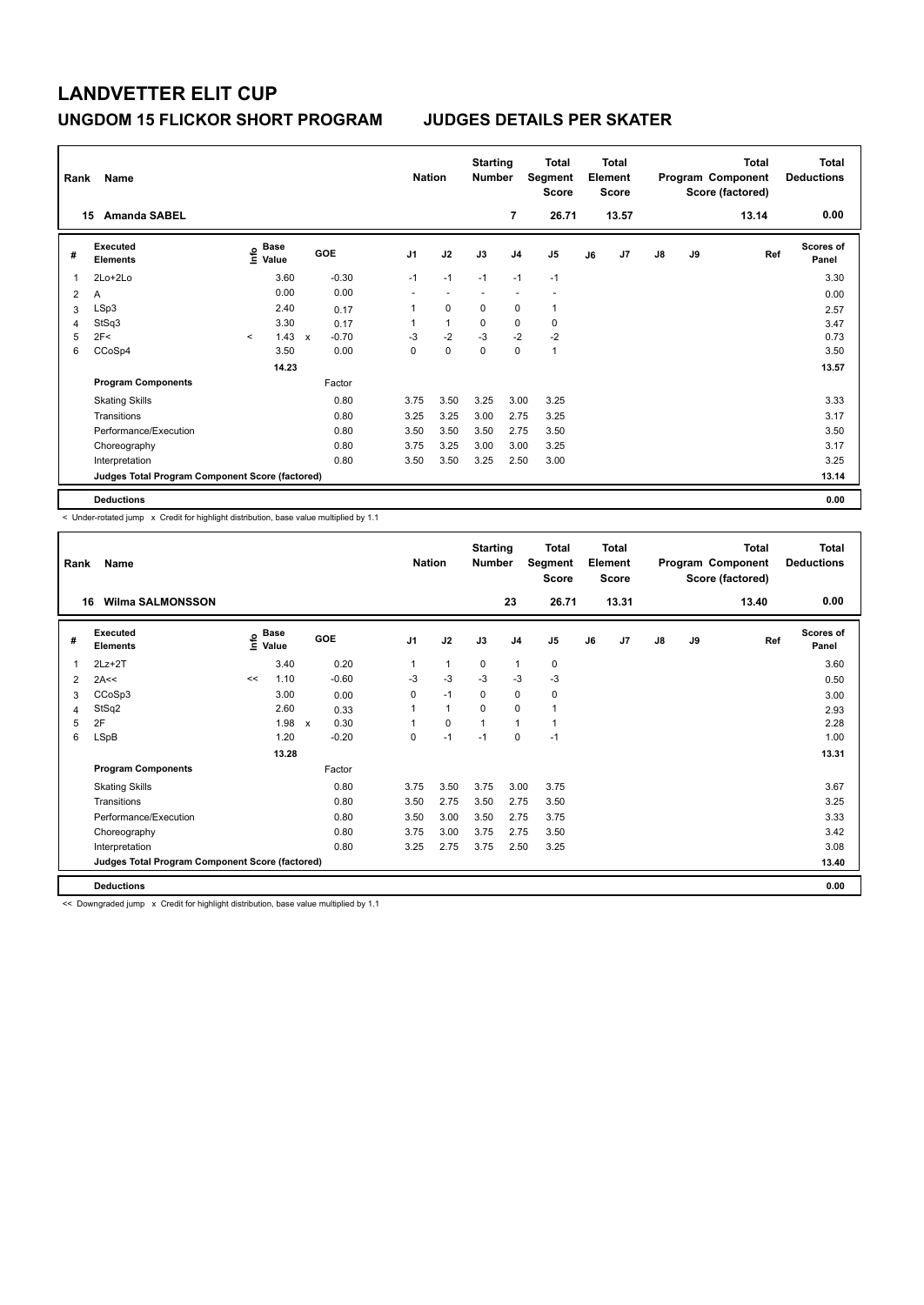| Rank<br>17 | Name<br>Lisa LÖVBRAND                           |         |                      |                      | <b>Nation</b>  |              | <b>Starting</b><br><b>Number</b> | 18             | <b>Total</b><br>Segment<br><b>Score</b><br>26.23 |    | <b>Total</b><br>Element<br><b>Score</b><br>12.91 |               |    | <b>Total</b><br>Program Component<br>Score (factored)<br>14.32 | <b>Total</b><br><b>Deductions</b><br>1.00 |
|------------|-------------------------------------------------|---------|----------------------|----------------------|----------------|--------------|----------------------------------|----------------|--------------------------------------------------|----|--------------------------------------------------|---------------|----|----------------------------------------------------------------|-------------------------------------------|
|            |                                                 |         |                      |                      |                |              |                                  |                |                                                  |    |                                                  |               |    |                                                                |                                           |
| #          | Executed<br><b>Elements</b>                     | ۴ů      | <b>Base</b><br>Value | <b>GOE</b>           | J <sub>1</sub> | J2           | J3                               | J <sub>4</sub> | J <sub>5</sub>                                   | J6 | J7                                               | $\mathsf{J}8$ | J9 | Ref                                                            | <b>Scores of</b><br>Panel                 |
| 1          | $2Lz+2T<$                                       | $\prec$ | 3.00                 | $-0.40$              | $-2$           | $-1$         | $-1$                             | $-1$           | $-2$                                             |    |                                                  |               |    |                                                                | 2.60                                      |
| 2          | 2A<<                                            | <<      | 1.10                 | $-0.60$              | $-3$           | $-3$         | $-3$                             | $-3$           | $-3$                                             |    |                                                  |               |    |                                                                | 0.50                                      |
| 3          | <b>LSpB</b>                                     |         | 1.20                 | $-0.10$              |                | $\mathbf 0$  | $-1$                             | $\mathbf 0$    | $-1$                                             |    |                                                  |               |    |                                                                | 1.10                                      |
| 4          | StSq2                                           |         | 2.60                 | 0.00                 |                | $\mathbf 0$  | $\Omega$                         | $\mathbf 0$    | 0                                                |    |                                                  |               |    |                                                                | 2.60                                      |
| 5          | 2F                                              |         | 1.98                 | 0.30<br>$\mathsf{x}$ |                | $\mathbf{1}$ |                                  | $\overline{1}$ | $\mathbf{1}$                                     |    |                                                  |               |    |                                                                | 2.28                                      |
| 6          | CCoSp4                                          |         | 3.50                 | 0.33                 | 1              | $\mathbf 0$  | 1                                | $\overline{1}$ | $\pmb{0}$                                        |    |                                                  |               |    |                                                                | 3.83                                      |
|            |                                                 |         | 13.38                |                      |                |              |                                  |                |                                                  |    |                                                  |               |    |                                                                | 12.91                                     |
|            | <b>Program Components</b>                       |         |                      | Factor               |                |              |                                  |                |                                                  |    |                                                  |               |    |                                                                |                                           |
|            | <b>Skating Skills</b>                           |         |                      | 0.80                 | 3.75           | 3.50         | 4.25                             | 3.50           | 3.50                                             |    |                                                  |               |    |                                                                | 3.58                                      |
|            | Transitions                                     |         |                      | 0.80                 | 3.25           | 3.75         | 3.75                             | 3.50           | 3.50                                             |    |                                                  |               |    |                                                                | 3.58                                      |
|            | Performance/Execution                           |         |                      | 0.80                 | 3.50           | 3.50         | 3.75                             | 3.50           | 3.75                                             |    |                                                  |               |    |                                                                | 3.58                                      |
|            | Choreography                                    |         |                      | 0.80                 | 3.75           | 3.50         | 4.00                             | 3.75           | 3.50                                             |    |                                                  |               |    |                                                                | 3.67                                      |
|            | Interpretation                                  |         |                      | 0.80                 | 3.50           | 3.25         | 4.00                             | 3.75           | 3.25                                             |    |                                                  |               |    |                                                                | 3.50                                      |
|            | Judges Total Program Component Score (factored) |         |                      |                      |                |              |                                  |                |                                                  |    |                                                  |               |    |                                                                | 14.32                                     |
|            | <b>Deductions</b>                               |         |                      | $-1.00$<br>Falls:    |                |              |                                  |                |                                                  |    |                                                  |               |    |                                                                | $-1.00$                                   |

< Under-rotated jump << Downgraded jump x Credit for highlight distribution, base value multiplied by 1.1

| Rank | Name                                            |                       |       |                      | <b>Nation</b>  |              | <b>Starting</b><br><b>Number</b> |                | <b>Total</b><br>Segment<br><b>Score</b> |    | <b>Total</b><br>Element<br><b>Score</b> |    |    | <b>Total</b><br>Program Component<br>Score (factored) | Total<br><b>Deductions</b> |
|------|-------------------------------------------------|-----------------------|-------|----------------------|----------------|--------------|----------------------------------|----------------|-----------------------------------------|----|-----------------------------------------|----|----|-------------------------------------------------------|----------------------------|
| 18   | Rebecka JOHANSSON                               |                       |       |                      |                |              |                                  | 26             | 26.14                                   |    | 13.78                                   |    |    | 13.36                                                 | 1.00                       |
| #    | Executed<br><b>Elements</b>                     | $\sum_{i=1}^{n}$ Base |       | <b>GOE</b>           | J <sub>1</sub> | J2           | J3                               | J <sub>4</sub> | J <sub>5</sub>                          | J6 | J7                                      | J8 | J9 | Ref                                                   | <b>Scores of</b><br>Panel  |
| 1    | $2Lz+2T$                                        |                       | 3.40  | 0.00                 | 0              | 0            | 0                                | $\mathbf 0$    | 0                                       |    |                                         |    |    |                                                       | 3.40                       |
| 2    | 2A<<                                            | <<                    | 1.10  | $-0.60$              | -3             | $-3$         | $-3$                             | $-3$           | $-3$                                    |    |                                         |    |    |                                                       | 0.50                       |
| 3    | CCoSp4                                          |                       | 3.50  | 0.00                 | 0              | 0            | 0                                | $\mathbf 0$    | 0                                       |    |                                         |    |    |                                                       | 3.50                       |
| 4    | 2F                                              |                       | 1.98  | $\pmb{\chi}$<br>0.00 | 0              | 0            | $\mathbf 0$                      | $\mathbf 0$    | 0                                       |    |                                         |    |    |                                                       | 1.98                       |
| 5    | StSq2                                           |                       | 2.60  | $-0.10$              | 0              | $-1$         | $\Omega$                         | $-1$           | 1                                       |    |                                         |    |    |                                                       | 2.50                       |
| 6    | LSp2                                            |                       | 1.90  | 0.00                 | 0              | $\mathbf{1}$ | $\mathbf 0$                      | $-1$           | 0                                       |    |                                         |    |    |                                                       | 1.90                       |
|      |                                                 |                       | 14.48 |                      |                |              |                                  |                |                                         |    |                                         |    |    |                                                       | 13.78                      |
|      | <b>Program Components</b>                       |                       |       | Factor               |                |              |                                  |                |                                         |    |                                         |    |    |                                                       |                            |
|      | <b>Skating Skills</b>                           |                       |       | 0.80                 | 3.50           | 3.25         | 3.75                             | 3.00           | 3.50                                    |    |                                         |    |    |                                                       | 3.42                       |
|      | Transitions                                     |                       |       | 0.80                 | 3.00           | 3.25         | 3.50                             | 2.50           | 3.25                                    |    |                                         |    |    |                                                       | 3.17                       |
|      | Performance/Execution                           |                       |       | 0.80                 | 3.25           | 3.50         | 3.50                             | 2.75           | 3.75                                    |    |                                         |    |    |                                                       | 3.42                       |
|      | Choreography                                    |                       |       | 0.80                 | 3.50           | 3.50         | 3.50                             | 3.00           | 3.75                                    |    |                                         |    |    |                                                       | 3.50                       |
|      | Interpretation                                  |                       |       | 0.80                 | 3.00           | 3.00         | 3.75                             | 2.75           | 3.50                                    |    |                                         |    |    |                                                       | 3.17                       |
|      | Judges Total Program Component Score (factored) |                       |       |                      |                |              |                                  |                |                                         |    |                                         |    |    |                                                       | 13.36                      |
|      | <b>Deductions</b>                               |                       |       | $-1.00$<br>Falls:    |                |              |                                  |                |                                         |    |                                         |    |    |                                                       | $-1.00$                    |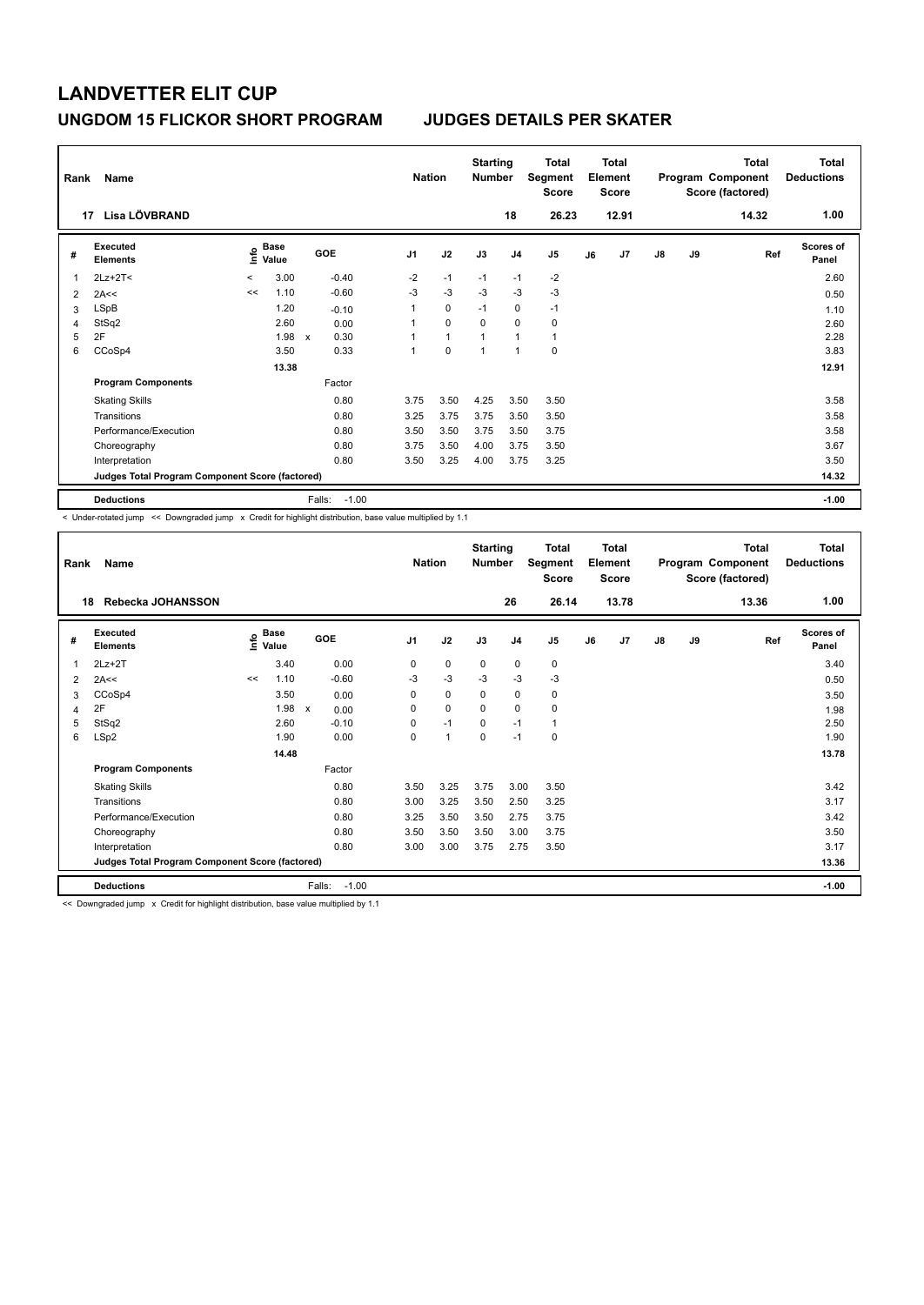| Rank | Name                                            |                              |             |            |                | <b>Nation</b> | <b>Starting</b><br><b>Number</b> |                | <b>Total</b><br>Segment<br><b>Score</b> |    | <b>Total</b><br>Element<br><b>Score</b> |               |    | <b>Total</b><br>Program Component<br>Score (factored) | <b>Total</b><br><b>Deductions</b> |
|------|-------------------------------------------------|------------------------------|-------------|------------|----------------|---------------|----------------------------------|----------------|-----------------------------------------|----|-----------------------------------------|---------------|----|-------------------------------------------------------|-----------------------------------|
|      | <b>Emma HANSSON</b><br>19                       |                              |             |            |                |               |                                  | 9              | 25.46                                   |    | 12.86                                   |               |    | 12.60                                                 | 0.00                              |
| #    | <b>Executed</b><br><b>Elements</b>              | <b>Base</b><br>lnfo<br>Value |             | <b>GOE</b> | J <sub>1</sub> | J2            | J3                               | J <sub>4</sub> | J5                                      | J6 | J7                                      | $\mathsf{J}8$ | J9 | Ref                                                   | <b>Scores of</b><br>Panel         |
| 1    | Α                                               | 0.00                         |             | 0.00       |                |               |                                  |                | $\overline{\phantom{a}}$                |    |                                         |               |    |                                                       | 0.00                              |
| 2    | 2F                                              | 1.80                         |             | 0.10       | 1              | 0             | 0                                | $\overline{1}$ | 0                                       |    |                                         |               |    |                                                       | 1.90                              |
| 3    | CCoSp4                                          | 3.50                         |             | 0.00       | 1              | $\mathbf 0$   | 0                                | 0              | 0                                       |    |                                         |               |    |                                                       | 3.50                              |
| 4    | 2Lo+2Lo                                         | 3.96                         | $\mathbf x$ | $-0.50$    | $-2$           | $-1$          | $-2$                             | $-2$           | $-1$                                    |    |                                         |               |    |                                                       | 3.46                              |
| 5    | LSp1                                            | 1.50                         |             | $-0.10$    | 0              | $-1$          | $-1$                             | $\mathbf 0$    | $\pmb{0}$                               |    |                                         |               |    |                                                       | 1.40                              |
| 6    | StSq2                                           | 2.60                         |             | 0.00       | 0              | $\mathbf 0$   | 0                                | $-1$           | $\pmb{0}$                               |    |                                         |               |    |                                                       | 2.60                              |
|      |                                                 | 13.36                        |             |            |                |               |                                  |                |                                         |    |                                         |               |    |                                                       | 12.86                             |
|      | <b>Program Components</b>                       |                              |             | Factor     |                |               |                                  |                |                                         |    |                                         |               |    |                                                       |                                   |
|      | <b>Skating Skills</b>                           |                              |             | 0.80       | 3.75           | 3.00          | 3.75                             | 2.75           | 3.50                                    |    |                                         |               |    |                                                       | 3.42                              |
|      | Transitions                                     |                              |             | 0.80       | 3.25           | 2.50          | 3.00                             | 2.75           | 3.25                                    |    |                                         |               |    |                                                       | 3.00                              |
|      | Performance/Execution                           |                              |             | 0.80       | 3.50           | 3.25          | 3.50                             | 2.75           | 3.25                                    |    |                                         |               |    |                                                       | 3.33                              |
|      | Choreography                                    |                              |             | 0.80       | 3.50           | 3.00          | 3.25                             | 2.75           | 2.75                                    |    |                                         |               |    |                                                       | 3.00                              |
|      | Interpretation                                  |                              |             | 0.80       | 3.75           | 2.75          | 3.25                             | 2.50           | 3.00                                    |    |                                         |               |    |                                                       | 3.00                              |
|      | Judges Total Program Component Score (factored) |                              |             |            |                |               |                                  |                |                                         |    |                                         |               |    |                                                       | 12.60                             |
|      | <b>Deductions</b>                               |                              |             |            |                |               |                                  |                |                                         |    |                                         |               |    |                                                       | 0.00                              |

x Credit for highlight distribution, base value multiplied by 1.1

| Rank | Name                                            |      |                      |                                      | <b>Nation</b>  |              | <b>Starting</b><br><b>Number</b> |                | Total<br>Segment<br>Score |    | Total<br>Element<br><b>Score</b> |    |    | <b>Total</b><br>Program Component<br>Score (factored) | <b>Total</b><br><b>Deductions</b> |
|------|-------------------------------------------------|------|----------------------|--------------------------------------|----------------|--------------|----------------------------------|----------------|---------------------------|----|----------------------------------|----|----|-------------------------------------------------------|-----------------------------------|
| 20   | <b>Klara LINDEVRET</b>                          |      |                      |                                      |                |              |                                  | 4              | 25.04                     |    | 12.04                            |    |    | 13.00                                                 | 0.00                              |
| #    | Executed<br><b>Elements</b>                     | ١mfo | <b>Base</b><br>Value | GOE                                  | J <sub>1</sub> | J2           | J3                               | J <sub>4</sub> | J <sub>5</sub>            | J6 | J7                               | J8 | J9 | Ref                                                   | <b>Scores of</b><br>Panel         |
| 1    | 2A<<                                            | <<   | 1.10                 | $-0.60$                              | $-3$           | $-3$         | $-3$                             | $-3$           | $-3$                      |    |                                  |    |    |                                                       | 0.50                              |
| 2    | LSp1                                            |      | 1.50                 | 0.00                                 | 0              | 0            | 0                                | $\mathbf{1}$   | 0                         |    |                                  |    |    |                                                       | 1.50                              |
| 3    | $2Lz+2T$                                        |      | 3.40                 | 0.10                                 | 1              | 0            | 1                                | 0              | 0                         |    |                                  |    |    |                                                       | 3.50                              |
| 4    | CCoSp1                                          |      | 2.00                 | 0.33                                 | 1              | 0            | 1                                | $\mathbf{1}$   | 0                         |    |                                  |    |    |                                                       | 2.33                              |
| 5    | StSq2                                           |      | 2.60                 | 0.33                                 |                | $\mathbf{1}$ | 1                                | 0              | 0                         |    |                                  |    |    |                                                       | 2.93                              |
| 6    | 2F                                              | e    | 1.98                 | $-0.70$<br>$\boldsymbol{\mathsf{x}}$ | $-3$           | $-3$         | $-2$                             | $-2$           | $-2$                      |    |                                  |    |    |                                                       | 1.28                              |
|      |                                                 |      | 12.58                |                                      |                |              |                                  |                |                           |    |                                  |    |    |                                                       | 12.04                             |
|      | <b>Program Components</b>                       |      |                      | Factor                               |                |              |                                  |                |                           |    |                                  |    |    |                                                       |                                   |
|      | <b>Skating Skills</b>                           |      |                      | 0.80                                 | 3.50           | 3.25         | 4.00                             | 2.50           | 3.50                      |    |                                  |    |    |                                                       | 3.42                              |
|      | Transitions                                     |      |                      | 0.80                                 | 3.00           | 3.25         | 3.50                             | 2.75           | 3.00                      |    |                                  |    |    |                                                       | 3.08                              |
|      | Performance/Execution                           |      |                      | 0.80                                 | 3.50           | 3.50         | 3.75                             | 2.75           | 3.25                      |    |                                  |    |    |                                                       | 3.42                              |
|      | Choreography                                    |      |                      | 0.80                                 | 3.50           | 3.50         | 4.00                             | 3.00           | 2.75                      |    |                                  |    |    |                                                       | 3.33                              |
|      | Interpretation                                  |      |                      | 0.80                                 | 3.25           | 3.00         | 3.75                             | 2.75           | 2.50                      |    |                                  |    |    |                                                       | 3.00                              |
|      | Judges Total Program Component Score (factored) |      |                      |                                      |                |              |                                  |                |                           |    |                                  |    |    |                                                       | 13.00                             |
|      | <b>Deductions</b>                               |      |                      |                                      |                |              |                                  |                |                           |    |                                  |    |    |                                                       | 0.00                              |

<< Downgraded jump x Credit for highlight distribution, base value multiplied by 1.1 e Jump take off with wrong edge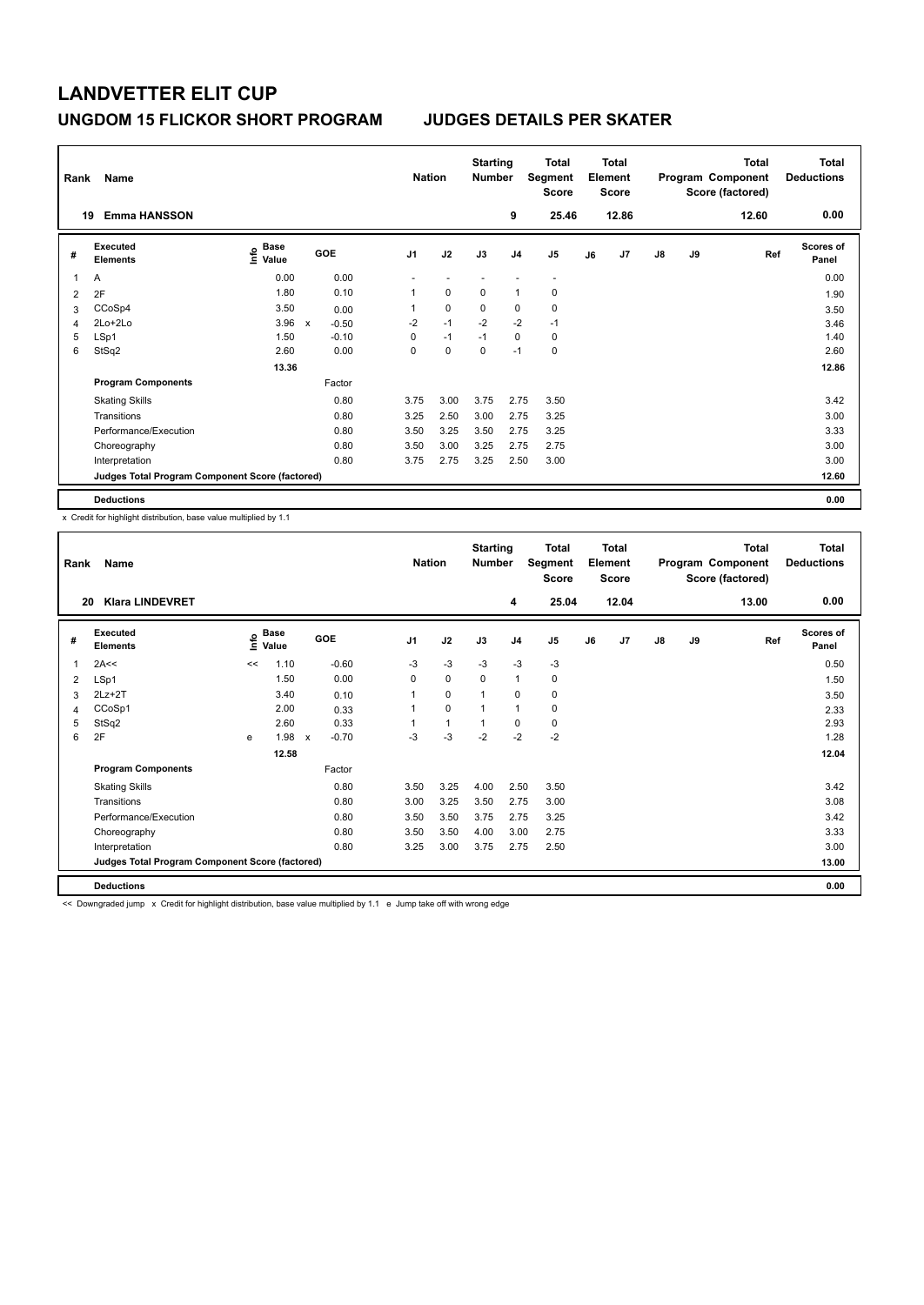| Rank<br>21 | Name<br><b>Emma LIDGREN</b>                     |         |               |                   | <b>Nation</b>  |                | <b>Starting</b><br><b>Number</b> | 6              | <b>Total</b><br>Segment<br><b>Score</b><br>24.60 |    | <b>Total</b><br>Element<br><b>Score</b><br>12.40 |               |    | <b>Total</b><br>Program Component<br>Score (factored)<br>13.20 | Total<br><b>Deductions</b><br>1.00 |
|------------|-------------------------------------------------|---------|---------------|-------------------|----------------|----------------|----------------------------------|----------------|--------------------------------------------------|----|--------------------------------------------------|---------------|----|----------------------------------------------------------------|------------------------------------|
|            |                                                 |         |               |                   |                |                |                                  |                |                                                  |    |                                                  |               |    |                                                                |                                    |
| #          | Executed<br><b>Elements</b>                     | lnfo    | Base<br>Value | GOE               | J <sub>1</sub> | J2             | J3                               | J <sub>4</sub> | J5                                               | J6 | J7                                               | $\mathsf{J}8$ | J9 | Ref                                                            | Scores of<br>Panel                 |
| 1          | 2F                                              |         | 1.80          | 0.30              | 1              | $\overline{1}$ | $\overline{2}$                   | $\mathbf{1}$   | $\mathbf 0$                                      |    |                                                  |               |    |                                                                | 2.10                               |
| 2          | 2A<<                                            | <<      | 1.10          | $-0.60$           | $-3$           | $-3$           | $-3$                             | $-3$           | $-3$                                             |    |                                                  |               |    |                                                                | 0.50                               |
| 3          | 2Lo+2Lo<                                        | $\prec$ | 3.10          | $-0.40$           | $-2$           | $-1$           | $-1$                             | $-1$           | $-2$                                             |    |                                                  |               |    |                                                                | 2.70                               |
| 4          | LSp1                                            |         | 1.50          | 0.00              | 0              | $-1$           | $\Omega$                         | $\mathbf 0$    | $\mathbf 0$                                      |    |                                                  |               |    |                                                                | 1.50                               |
| 5          | CCoSp3                                          |         | 3.00          | 0.00              | 0              | $\mathbf 0$    | $\Omega$                         | $\Omega$       | $\mathbf 0$                                      |    |                                                  |               |    |                                                                | 3.00                               |
| 6          | StSq2                                           |         | 2.60          | 0.00              | 1              | $-1$           | $\mathbf 0$                      | $\mathbf 0$    | $\mathbf 0$                                      |    |                                                  |               |    |                                                                | 2.60                               |
|            |                                                 |         | 13.10         |                   |                |                |                                  |                |                                                  |    |                                                  |               |    |                                                                | 12.40                              |
|            | <b>Program Components</b>                       |         |               | Factor            |                |                |                                  |                |                                                  |    |                                                  |               |    |                                                                |                                    |
|            | <b>Skating Skills</b>                           |         |               | 0.80              | 3.50           | 3.50           | 3.75                             | 3.25           | 3.00                                             |    |                                                  |               |    |                                                                | 3.42                               |
|            | Transitions                                     |         |               | 0.80              | 3.25           | 3.00           | 3.50                             | 2.75           | 2.75                                             |    |                                                  |               |    |                                                                | 3.00                               |
|            | Performance/Execution                           |         |               | 0.80              | 3.75           | 3.50           | 3.50                             | 3.00           | 3.25                                             |    |                                                  |               |    |                                                                | 3.42                               |
|            | Choreography                                    |         |               | 0.80              | 3.75           | 3.00           | 3.75                             | 3.00           | 3.25                                             |    |                                                  |               |    |                                                                | 3.33                               |
|            | Interpretation                                  |         |               | 0.80              | 3.50           | 3.25           | 3.50                             | 3.25           | 3.00                                             |    |                                                  |               |    |                                                                | 3.33                               |
|            | Judges Total Program Component Score (factored) |         |               |                   |                |                |                                  |                |                                                  |    |                                                  |               |    |                                                                | 13.20                              |
|            | <b>Deductions</b>                               |         |               | $-1.00$<br>Falls: |                |                |                                  |                |                                                  |    |                                                  |               |    |                                                                | $-1.00$                            |

< Under-rotated jump << Downgraded jump

| Rank | Name                                            |                               |               |              |         | <b>Nation</b>  |              | <b>Starting</b><br><b>Number</b> |                | <b>Total</b><br>Segment<br><b>Score</b> |    | <b>Total</b><br>Element<br><b>Score</b> |    |    | Total<br>Program Component<br>Score (factored) | <b>Total</b><br><b>Deductions</b> |
|------|-------------------------------------------------|-------------------------------|---------------|--------------|---------|----------------|--------------|----------------------------------|----------------|-----------------------------------------|----|-----------------------------------------|----|----|------------------------------------------------|-----------------------------------|
| 22   | <b>Danielle KRISTENSSON</b>                     |                               |               |              |         |                |              |                                  | 25             | 24.27                                   |    | 12.07                                   |    |    | 13.20                                          | 1.00                              |
| #    | Executed<br><b>Elements</b>                     | $\frac{e}{\overline{E}}$ Base |               |              | GOE     | J <sub>1</sub> | J2           | J3                               | J <sub>4</sub> | J <sub>5</sub>                          | J6 | J7                                      | J8 | J9 | Ref                                            | <b>Scores of</b><br>Panel         |
| 1    | A                                               |                               | 0.00          |              | 0.00    |                |              |                                  |                | $\overline{\phantom{a}}$                |    |                                         |    |    |                                                | 0.00                              |
| 2    | StSq2                                           |                               | 2.60          |              | 0.00    | 0              | 0            | 1                                | 0              | 0                                       |    |                                         |    |    |                                                | 2.60                              |
| 3    | 3S<<                                            | <<                            | 1.43          | $\mathsf{x}$ | $-0.60$ | $-3$           | $-3$         | $-3$                             | $-3$           | $-3$                                    |    |                                         |    |    |                                                | 0.83                              |
| 4    | CCoSp4                                          |                               | 3.50          |              | 0.00    | 0              | 0            | 0                                | $\mathbf{1}$   | 0                                       |    |                                         |    |    |                                                | 3.50                              |
| 5    | $2Lz+2T$                                        |                               | $3.74 \times$ |              | 0.00    | $\Omega$       | $\mathbf{1}$ | $\Omega$                         | $\Omega$       | 0                                       |    |                                         |    |    |                                                | 3.74                              |
| 6    | LSp1                                            |                               | 1.50          |              | $-0.10$ | 0              | 0            | $-1$                             | $\mathbf 0$    | $-1$                                    |    |                                         |    |    |                                                | 1.40                              |
|      |                                                 |                               | 12.77         |              |         |                |              |                                  |                |                                         |    |                                         |    |    |                                                | 12.07                             |
|      | <b>Program Components</b>                       |                               |               |              | Factor  |                |              |                                  |                |                                         |    |                                         |    |    |                                                |                                   |
|      | <b>Skating Skills</b>                           |                               |               |              | 0.80    | 3.50           | 3.50         | 4.00                             | 3.25           | 3.50                                    |    |                                         |    |    |                                                | 3.50                              |
|      | Transitions                                     |                               |               |              | 0.80    | 3.25           | 3.25         | 3.25                             | 2.50           | 3.25                                    |    |                                         |    |    |                                                | 3.25                              |
|      | Performance/Execution                           |                               |               |              | 0.80    | 3.50           | 2.75         | 3.50                             | 2.25           | 3.50                                    |    |                                         |    |    |                                                | 3.25                              |
|      | Choreography                                    |                               |               |              | 0.80    | 3.75           | 3.00         | 3.50                             | 3.00           | 3.50                                    |    |                                         |    |    |                                                | 3.33                              |
|      | Interpretation                                  |                               |               |              | 0.80    | 3.50           | 2.75         | 3.50                             | 2.50           | 3.25                                    |    |                                         |    |    |                                                | 3.17                              |
|      | Judges Total Program Component Score (factored) |                               |               |              |         |                |              |                                  |                |                                         |    |                                         |    |    |                                                | 13.20                             |
|      | <b>Deductions</b>                               |                               |               | Falls:       | $-1.00$ |                |              |                                  |                |                                         |    |                                         |    |    |                                                | $-1.00$                           |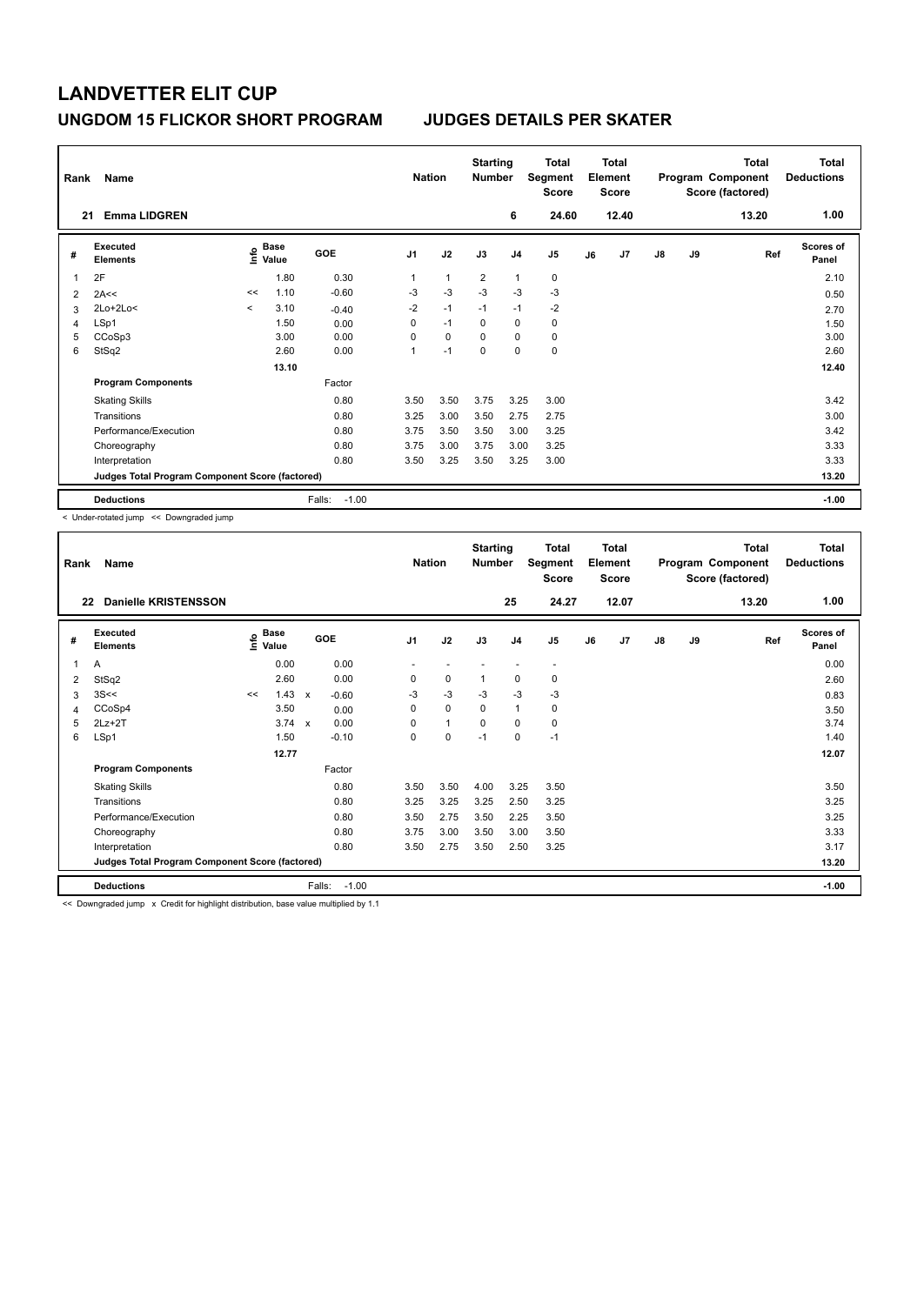| Rank           | Name                                            |      |                      |                           |         |                | <b>Nation</b>  | <b>Starting</b><br><b>Number</b> |                | Total<br>Segment<br><b>Score</b> |    | <b>Total</b><br>Element<br><b>Score</b> |               |    | <b>Total</b><br>Program Component<br>Score (factored) | <b>Total</b><br><b>Deductions</b> |
|----------------|-------------------------------------------------|------|----------------------|---------------------------|---------|----------------|----------------|----------------------------------|----------------|----------------------------------|----|-----------------------------------------|---------------|----|-------------------------------------------------------|-----------------------------------|
|                | <b>Ildi ADOK</b><br>23                          |      |                      |                           |         |                |                |                                  | 13             | 24.02                            |    | 11.08                                   |               |    | 12.94                                                 | 0.00                              |
| #              | <b>Executed</b><br><b>Elements</b>              | ١nfo | <b>Base</b><br>Value |                           | GOE     | J <sub>1</sub> | J2             | J3                               | J <sub>4</sub> | J5                               | J6 | J7                                      | $\mathsf{J}8$ | J9 | Ref                                                   | <b>Scores of</b><br>Panel         |
|                | 2A<<                                            | <<   | 1.10                 |                           | $-0.60$ | $-2$           | $-3$           | $-3$                             | $-3$           | $-3$                             |    |                                         |               |    |                                                       | 0.50                              |
| $\overline{2}$ | 2Lo+1Lo                                         |      | 2.30                 |                           | $-0.90$ | $-3$           | $-3$           | $-3$                             | $-3$           | $-3$                             |    |                                         |               |    |                                                       | 1.40                              |
| 3              | LSp1                                            |      | 1.50                 |                           | 0.00    | 0              | $\mathbf 0$    | $-2$                             | $\mathbf 0$    | $\pmb{0}$                        |    |                                         |               |    |                                                       | 1.50                              |
| 4              | StSq2                                           |      | 2.60                 |                           | 0.00    | 0              | $\mathbf 0$    | $\Omega$                         | 0              | 0                                |    |                                         |               |    |                                                       | 2.60                              |
| 5              | CCoSp3                                          |      | 3.00                 |                           | $-0.20$ | 0              | $-1$           | $-1$                             | 0              | $-1$                             |    |                                         |               |    |                                                       | 2.80                              |
| 6              | 2F                                              |      | 1.98                 | $\boldsymbol{\mathsf{x}}$ | 0.30    | 1              | $\overline{1}$ | 1                                | 1              | $\mathbf 0$                      |    |                                         |               |    |                                                       | 2.28                              |
|                |                                                 |      | 12.48                |                           |         |                |                |                                  |                |                                  |    |                                         |               |    |                                                       | 11.08                             |
|                | <b>Program Components</b>                       |      |                      |                           | Factor  |                |                |                                  |                |                                  |    |                                         |               |    |                                                       |                                   |
|                | <b>Skating Skills</b>                           |      |                      |                           | 0.80    | 3.75           | 3.25           | 3.50                             | 3.25           | 3.50                             |    |                                         |               |    |                                                       | 3.42                              |
|                | Transitions                                     |      |                      |                           | 0.80    | 3.00           | 3.00           | 3.25                             | 2.75           | 3.50                             |    |                                         |               |    |                                                       | 3.08                              |
|                | Performance/Execution                           |      |                      |                           | 0.80    | 3.50           | 3.25           | 3.50                             | 3.00           | 3.25                             |    |                                         |               |    |                                                       | 3.33                              |
|                | Choreography                                    |      |                      |                           | 0.80    | 3.50           | 3.00           | 3.50                             | 3.00           | 3.00                             |    |                                         |               |    |                                                       | 3.17                              |
|                | Interpretation                                  |      |                      |                           | 0.80    | 3.25           | 3.25           | 3.50                             | 2.75           | 3.00                             |    |                                         |               |    |                                                       | 3.17                              |
|                | Judges Total Program Component Score (factored) |      |                      |                           |         |                |                |                                  |                |                                  |    |                                         |               |    |                                                       | 12.94                             |
|                | <b>Deductions</b>                               |      |                      |                           |         |                |                |                                  |                |                                  |    |                                         |               |    |                                                       | 0.00                              |

<< Downgraded jump x Credit for highlight distribution, base value multiplied by 1.1

| Rank | Name                                            |         |                      |            | <b>Nation</b>  |      | <b>Starting</b><br><b>Number</b> |                | <b>Total</b><br>Segment<br><b>Score</b> |    | Total<br>Element<br><b>Score</b> |               |    | <b>Total</b><br>Program Component<br>Score (factored) | <b>Total</b><br><b>Deductions</b><br>0.00 |
|------|-------------------------------------------------|---------|----------------------|------------|----------------|------|----------------------------------|----------------|-----------------------------------------|----|----------------------------------|---------------|----|-------------------------------------------------------|-------------------------------------------|
| 24   | <b>Emma EDVARDSSON</b>                          |         |                      |            |                |      |                                  | 11             | 23.74                                   |    | 11.80                            |               |    | 11.94                                                 |                                           |
| #    | Executed<br><b>Elements</b>                     | ١m      | <b>Base</b><br>Value | <b>GOE</b> | J <sub>1</sub> | J2   | J3                               | J <sub>4</sub> | J5                                      | J6 | J7                               | $\mathsf{J}8$ | J9 | Ref                                                   | <b>Scores of</b><br>Panel                 |
| 1    | 2Lz                                             | e       | 2.10                 | $-0.60$    | $-2$           | $-2$ | $-2$                             | $-2$           | $-2$                                    |    |                                  |               |    |                                                       | 1.50                                      |
| 2    | 2A<<                                            | <<      | 1.10                 | $-0.60$    | $-3$           | $-3$ | $-3$                             | $-3$           | $-3$                                    |    |                                  |               |    |                                                       | 0.50                                      |
| 3    | $2F+2Lo<$                                       | $\prec$ | 3.10                 | $-0.60$    | $-2$           | $-2$ | $-2$                             | $-2$           | $-2$                                    |    |                                  |               |    |                                                       | 2.50                                      |
| 4    | StSq2                                           |         | 2.60                 | $-0.10$    | 0              | $-1$ | $\mathbf 0$                      | $-1$           | 0                                       |    |                                  |               |    |                                                       | 2.50                                      |
| 5    | CCoSp4                                          |         | 3.50                 | 0.00       | 0              | $-1$ | $\mathbf 0$                      | $\mathbf 0$    | 0                                       |    |                                  |               |    |                                                       | 3.50                                      |
| 6    | LSp1                                            |         | 1.50                 | $-0.20$    | 0              | $-1$ | $-2$                             | $\mathbf 0$    | $-1$                                    |    |                                  |               |    |                                                       | 1.30                                      |
|      |                                                 |         | 13.90                |            |                |      |                                  |                |                                         |    |                                  |               |    |                                                       | 11.80                                     |
|      | <b>Program Components</b>                       |         |                      | Factor     |                |      |                                  |                |                                         |    |                                  |               |    |                                                       |                                           |
|      | <b>Skating Skills</b>                           |         |                      | 0.80       | 3.25           | 2.75 | 3.75                             | 2.75           | 3.50                                    |    |                                  |               |    |                                                       | 3.17                                      |
|      | Transitions                                     |         |                      | 0.80       | 3.00           | 2.50 | 3.25                             | 2.25           | 3.25                                    |    |                                  |               |    |                                                       | 2.92                                      |
|      | Performance/Execution                           |         |                      | 0.80       | 3.25           | 2.50 | 3.50                             | 2.50           | 3.25                                    |    |                                  |               |    |                                                       | 3.00                                      |
|      | Choreography                                    |         |                      | 0.80       | 3.50           | 2.75 | 3.25                             | 2.50           | 3.25                                    |    |                                  |               |    |                                                       | 3.08                                      |
|      | Interpretation                                  |         |                      | 0.80       | 3.00           | 2.50 | 3.50                             | 2.25           | 2.75                                    |    |                                  |               |    |                                                       | 2.75                                      |
|      | Judges Total Program Component Score (factored) |         |                      |            |                |      |                                  |                |                                         |    |                                  |               |    |                                                       | 11.94                                     |
|      | <b>Deductions</b>                               |         |                      |            |                |      |                                  |                |                                         |    |                                  |               |    |                                                       | 0.00                                      |

< Under-rotated jump << Downgraded jump e Jump take off with wrong edge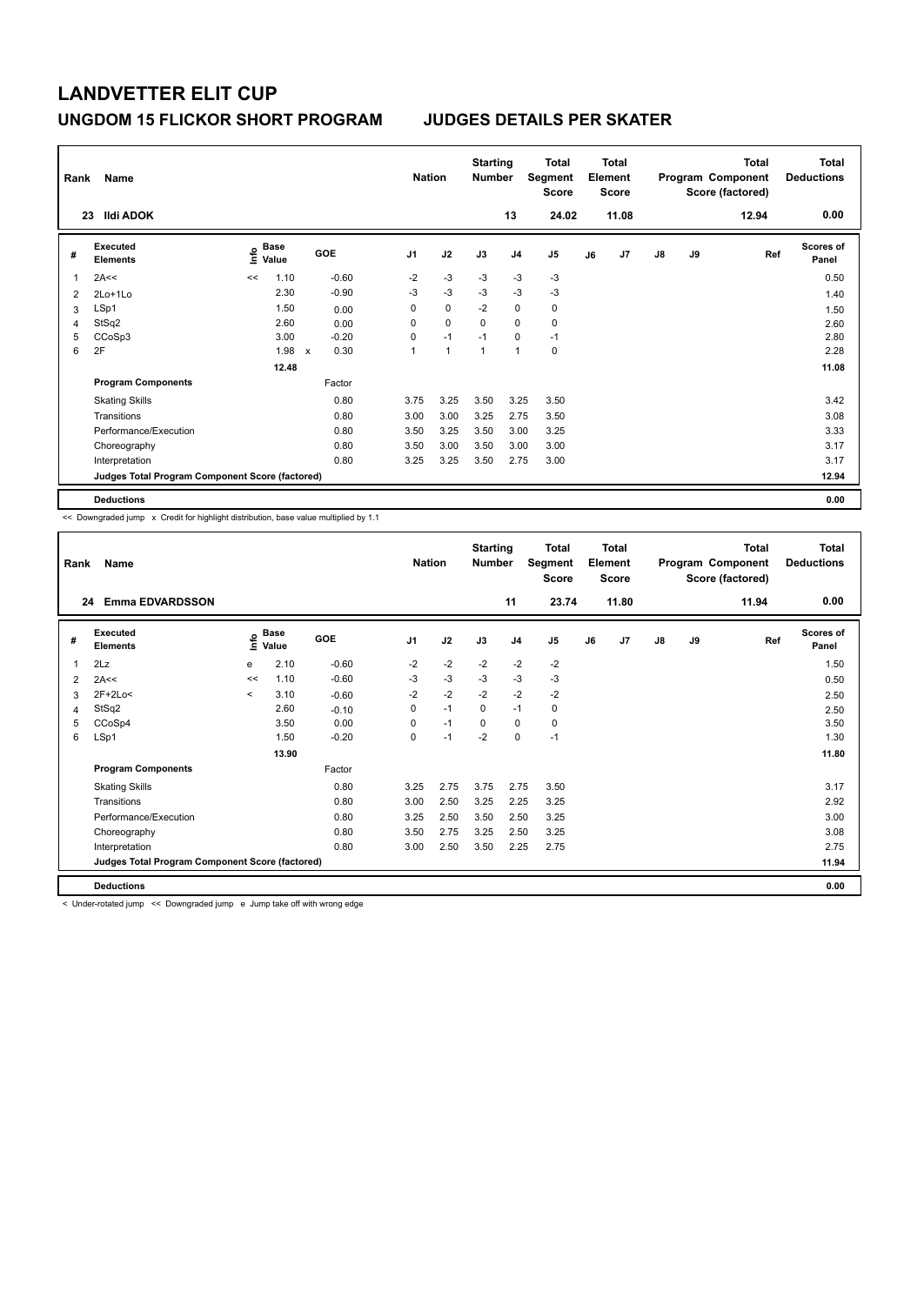| Name<br>Rank |                                                 |       |                      |                           |         |                | <b>Nation</b> |                | <b>Starting</b><br><b>Number</b> | Total<br>Segment<br><b>Score</b> | <b>Total</b><br>Element<br><b>Score</b> |       |               |    | <b>Total</b><br>Program Component<br>Score (factored) | <b>Total</b><br><b>Deductions</b> |
|--------------|-------------------------------------------------|-------|----------------------|---------------------------|---------|----------------|---------------|----------------|----------------------------------|----------------------------------|-----------------------------------------|-------|---------------|----|-------------------------------------------------------|-----------------------------------|
|              | Kajsa KOSKINEN<br>25                            |       |                      |                           |         |                |               |                | $\mathbf{2}$                     | 23.53                            |                                         | 11.25 |               |    | 12.28                                                 | 0.00                              |
| #            | Executed<br><b>Elements</b>                     | ۴     | <b>Base</b><br>Value |                           | GOE     | J <sub>1</sub> | J2            | J3             | J <sub>4</sub>                   | J <sub>5</sub>                   | J6                                      | J7    | $\mathsf{J}8$ | J9 | Ref                                                   | <b>Scores of</b><br>Panel         |
| 1            | 2A<<                                            | <<    | 1.10                 |                           | $-0.60$ | $-3$           | $-3$          | $-3$           | -3                               | $-3$                             |                                         |       |               |    |                                                       | 0.50                              |
| 2            | 2Lo+2Lo<<                                       | <<    | 2.30                 |                           | $-0.80$ | $-3$           | $-3$          | $-2$           | $-3$                             | $-2$                             |                                         |       |               |    |                                                       | 1.50                              |
| 3            | LSp1                                            |       | 1.50                 |                           | 0.50    |                | $\mathbf{1}$  | $\mathbf{1}$   | $\mathbf{1}$                     | 0                                |                                         |       |               |    |                                                       | 2.00                              |
| 4            | StSq1                                           |       | 1.80                 |                           | $-0.20$ |                | $-1$          | $\Omega$       | $-1$                             | $-1$                             |                                         |       |               |    |                                                       | 1.60                              |
| 5            | 2F                                              |       | 1.98                 | $\boldsymbol{\mathsf{x}}$ | 0.00    |                | $-2$          | $\Omega$       | $\mathbf 0$                      | 0                                |                                         |       |               |    |                                                       | 1.98                              |
| 6            | CCoSp4                                          |       | 3.50                 |                           | 0.17    | 1              | $\mathbf 0$   | $\overline{1}$ | $\mathbf 0$                      | $\mathbf 0$                      |                                         |       |               |    |                                                       | 3.67                              |
|              |                                                 | 12.18 |                      |                           |         |                |               |                |                                  |                                  |                                         |       |               |    |                                                       | 11.25                             |
|              | <b>Program Components</b>                       |       |                      |                           | Factor  |                |               |                |                                  |                                  |                                         |       |               |    |                                                       |                                   |
|              | <b>Skating Skills</b>                           |       |                      |                           | 0.80    | 3.50           | 2.50          | 3.75           | 3.00                             | 3.00                             |                                         |       |               |    |                                                       | 3.17                              |
|              | Transitions                                     |       |                      |                           | 0.80    | 3.25           | 2.75          | 3.50           | 2.25                             | 2.75                             |                                         |       |               |    |                                                       | 2.92                              |
|              | Performance/Execution                           |       |                      |                           | 0.80    | 3.50           | 3.00          | 3.75           | 3.00                             | 3.25                             |                                         |       |               |    |                                                       | 3.25                              |
|              | Choreography                                    |       |                      |                           | 0.80    | 3.75           | 2.75          | 3.50           | 2.75                             | 3.00                             |                                         |       |               |    |                                                       | 3.08                              |
|              | Interpretation                                  |       |                      |                           | 0.80    | 3.25           | 2.75          | 3.75           | 2.50                             | 2.75                             |                                         |       |               |    |                                                       | 2.92                              |
|              | Judges Total Program Component Score (factored) |       |                      |                           |         |                |               |                |                                  |                                  |                                         |       |               |    |                                                       | 12.28                             |
|              | <b>Deductions</b>                               |       |                      |                           |         |                |               |                |                                  |                                  |                                         |       |               |    |                                                       | 0.00                              |

<< Downgraded jump x Credit for highlight distribution, base value multiplied by 1.1

| Rank | Name                                            |                |                      |                         | <b>Nation</b>  |                      | <b>Starting</b><br><b>Number</b> |                | Total<br>Segment<br><b>Score</b> |    | <b>Total</b><br>Element<br><b>Score</b> |               |    | <b>Total</b><br>Program Component<br>Score (factored) | <b>Total</b><br><b>Deductions</b> |
|------|-------------------------------------------------|----------------|----------------------|-------------------------|----------------|----------------------|----------------------------------|----------------|----------------------------------|----|-----------------------------------------|---------------|----|-------------------------------------------------------|-----------------------------------|
| 26   | <b>Nikki ANDERSSON</b>                          |                |                      |                         |                |                      |                                  | 10             | 23.04                            |    | 10.78                                   |               |    | 13.26                                                 | 1.00                              |
| #    | Executed<br><b>Elements</b>                     | $\bullet$<br>έ | <b>Base</b><br>Value | GOE                     | J <sub>1</sub> | J2                   | J3                               | J <sub>4</sub> | J <sub>5</sub>                   | J6 | J7                                      | $\mathsf{J}8$ | J9 | Ref                                                   | Scores of<br>Panel                |
| 1    | 2Lo+2Lo<<                                       | <<             | 2.30                 | $-0.60$                 | $-2$           | $-1$                 | $-2$                             | $-2$           | $-2$                             |    |                                         |               |    |                                                       | 1.70                              |
| 2    | 2A<<                                            | <<             | 1.10                 | $-0.60$                 | $-3$           | $-3$                 | $-3$                             | $-3$           | $-3$                             |    |                                         |               |    |                                                       | 0.50                              |
| 3    | StSq2                                           |                | 2.60                 | 0.00                    | 0              | $\mathbf{1}$         | 0                                | 0              | 0                                |    |                                         |               |    |                                                       | 2.60                              |
| 4    | LSp1                                            |                | 1.50                 | 0.00                    | 0              | 0                    | $-1$                             | 0              | 0                                |    |                                         |               |    |                                                       | 1.50                              |
| 5    | 2F                                              |                | 1.98                 | $-0.50$<br>$\mathsf{x}$ | $-2$           | $-1$                 | $-1$                             | $-2$           | $-2$                             |    |                                         |               |    |                                                       | 1.48                              |
| 6    | CCoSp3                                          |                | 3.00                 | 0.00                    | 0              | $\blacktriangleleft$ | 0                                | $\mathbf 0$    | 0                                |    |                                         |               |    |                                                       | 3.00                              |
|      |                                                 |                | 12.48                |                         |                |                      |                                  |                |                                  |    |                                         |               |    |                                                       | 10.78                             |
|      | <b>Program Components</b>                       |                |                      | Factor                  |                |                      |                                  |                |                                  |    |                                         |               |    |                                                       |                                   |
|      | <b>Skating Skills</b>                           |                |                      | 0.80                    | 3.25           | 3.25                 | 3.25                             | 3.25           | 3.25                             |    |                                         |               |    |                                                       | 3.25                              |
|      | Transitions                                     |                |                      | 0.80                    | 3.00           | 3.25                 | 3.25                             | 2.50           | 3.00                             |    |                                         |               |    |                                                       | 3.08                              |
|      | Performance/Execution                           |                |                      | 0.80                    | 3.50           | 3.75                 | 3.50                             | 3.00           | 3.25                             |    |                                         |               |    |                                                       | 3.42                              |
|      | Choreography                                    |                |                      | 0.80                    | 3.50           | 3.50                 | 3.50                             | 3.25           | 3.50                             |    |                                         |               |    |                                                       | 3.50                              |
|      | Interpretation                                  |                |                      | 0.80                    | 3.25           | 3.50                 | 3.50                             | 3.25           | 3.25                             |    |                                         |               |    |                                                       | 3.33                              |
|      | Judges Total Program Component Score (factored) |                |                      |                         |                |                      |                                  |                |                                  |    |                                         |               |    |                                                       | 13.26                             |
|      | <b>Deductions</b>                               |                |                      | $-1.00$<br>Falls:       |                |                      |                                  |                |                                  |    |                                         |               |    |                                                       | $-1.00$                           |